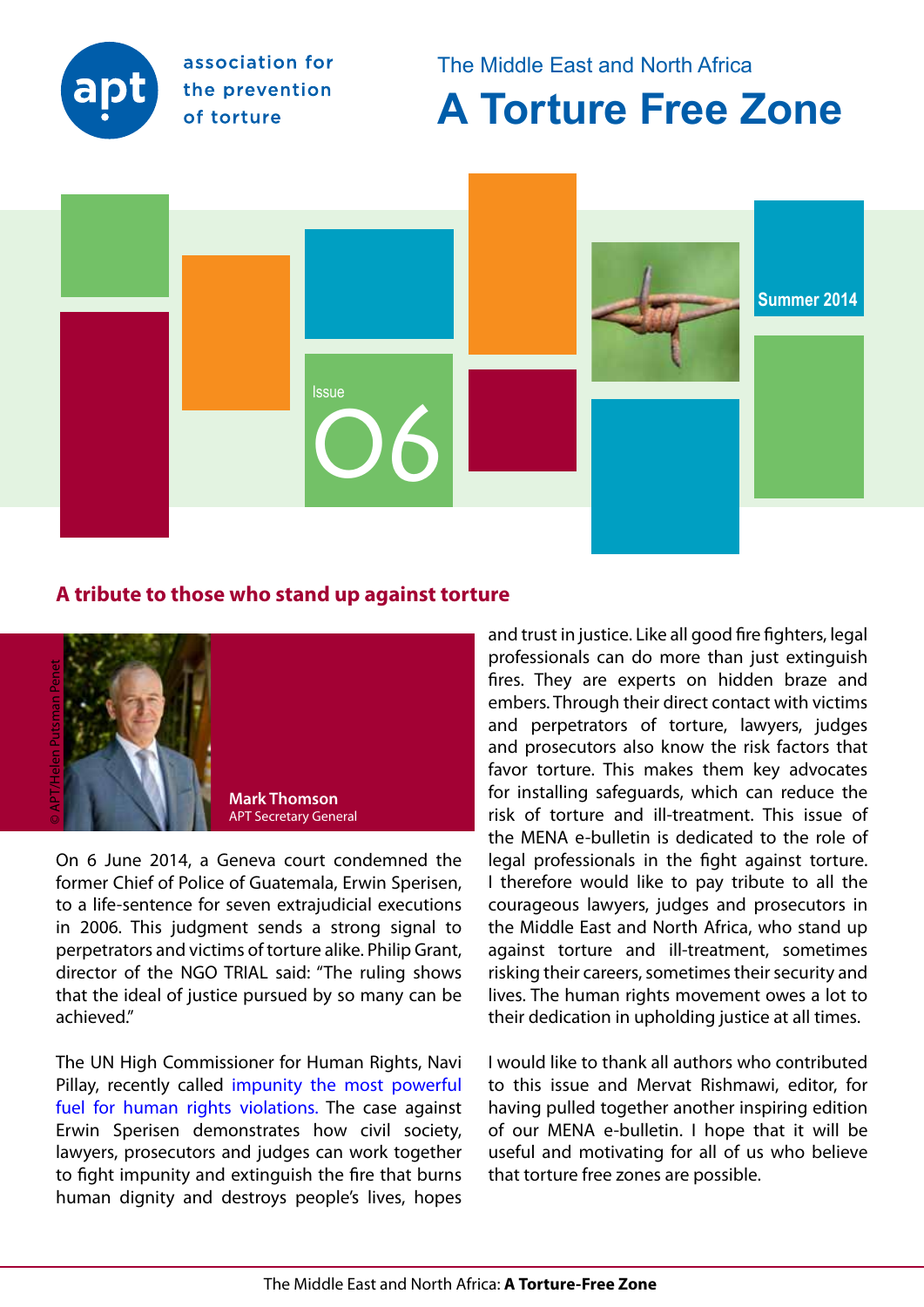# **Editorial: The role of members of the legal profession in combating torture and ill-treatment**



#### **Mervat Rishmawi**  Human Rights Consultant

Judges, lawyers, legal practitioners and other members of the legal profession can play a very important role in combating torture and other forms of ill-treatment. Lawyers and judges generally often come in direct contact with victims of torture and ill-treatment, and evidence related to such cases. They monitor and address cases of torture and ill-treatment, and they play an essential role in order to ensure reparation, including guarantees of non-repetition of such crimes.

Judges, as a branch of the authorities in any country, independent from the executive and the legislature, play very important roles, some of which are even detailed in human rights treaties like the Convention against Torture. They, for example, are obliged to reject any evidence that may have been extracted under torture or other forms of duress. They need to ensure an investigation when there are grounds to believe that torture may have taken place, even without complaints, or when allegations of torture are made. Judges are also able to visit places of detention, in accordance with provisions in their national legislation. They are therefore able to be in direct contact with persons in detention, and to observe conditions of detention.

Many lawyers play central role as legal professionals in human rights organisations. With other colleagues, they develop proposals for judicial reform. Many organisations also have programs for legal advice and counselling, and they analyse law and practice in light of international standards. Members of the legal profession are also defence lawyers, as part of teams within civil society organisations, as private lawyers, and as part of legal aid programs of bar associations or within authorities.

## **Contents**

| <b>Editorial: The role of members of the legal</b><br>profession in combating torture and                 |                |
|-----------------------------------------------------------------------------------------------------------|----------------|
| ill-treatment                                                                                             | $\overline{2}$ |
| <b>1. Opinion Pieces</b>                                                                                  | 4              |
| The role of judges and prosecutors in<br>combatting torture and other ill-treatment<br>in the MENA region | 4              |
| The role of the judiciary and lawyers in<br>combatting torture in Libya                                   | 7              |
| 2. Recent UN Reports and Developments                                                                     | 11             |
| Death penalty in Egypt                                                                                    | 11             |
| Torture and killing in Syria                                                                              | 12             |
| Israel and occupied Palestinian territories                                                               | 12             |
| The Human Rights Committee                                                                                | 12             |
| Special Rapporteur on Torture: tainted<br>evidence                                                        | 13             |
| Special Rapporteur on human rights and<br>counter-terrorism: use of drones                                | 13             |
| Special Rapporteur on human rights<br>defenders: fear of reprisals                                        | 13             |
| Optional Protocol to the CRC                                                                              | 13             |
| <b>Revision of the Standard Minimum Rules</b>                                                             | 14             |
| Palestine accedes to a number of human<br>rights treaties, including UNCAT                                | 14             |
| Convention against Torture Initiative (CTI):<br>global ratification                                       | 14             |
| United Kingdom: UN Experts express<br>concern over proposed official inquiry                              | 14             |
| 3. From the field                                                                                         | 15             |
| Sexual violence in Egypt: Orchestration of<br>torture against women in the public space                   | 15             |
| Defense lawyer before the Israeli military<br>judiciary                                                   | 18             |
| <b>4. Relevant Publications</b>                                                                           | 22             |
| <b>5. Questions and Answers</b>                                                                           | 23             |
| The correlation between legal aid and<br>prevention of torture                                            | 23             |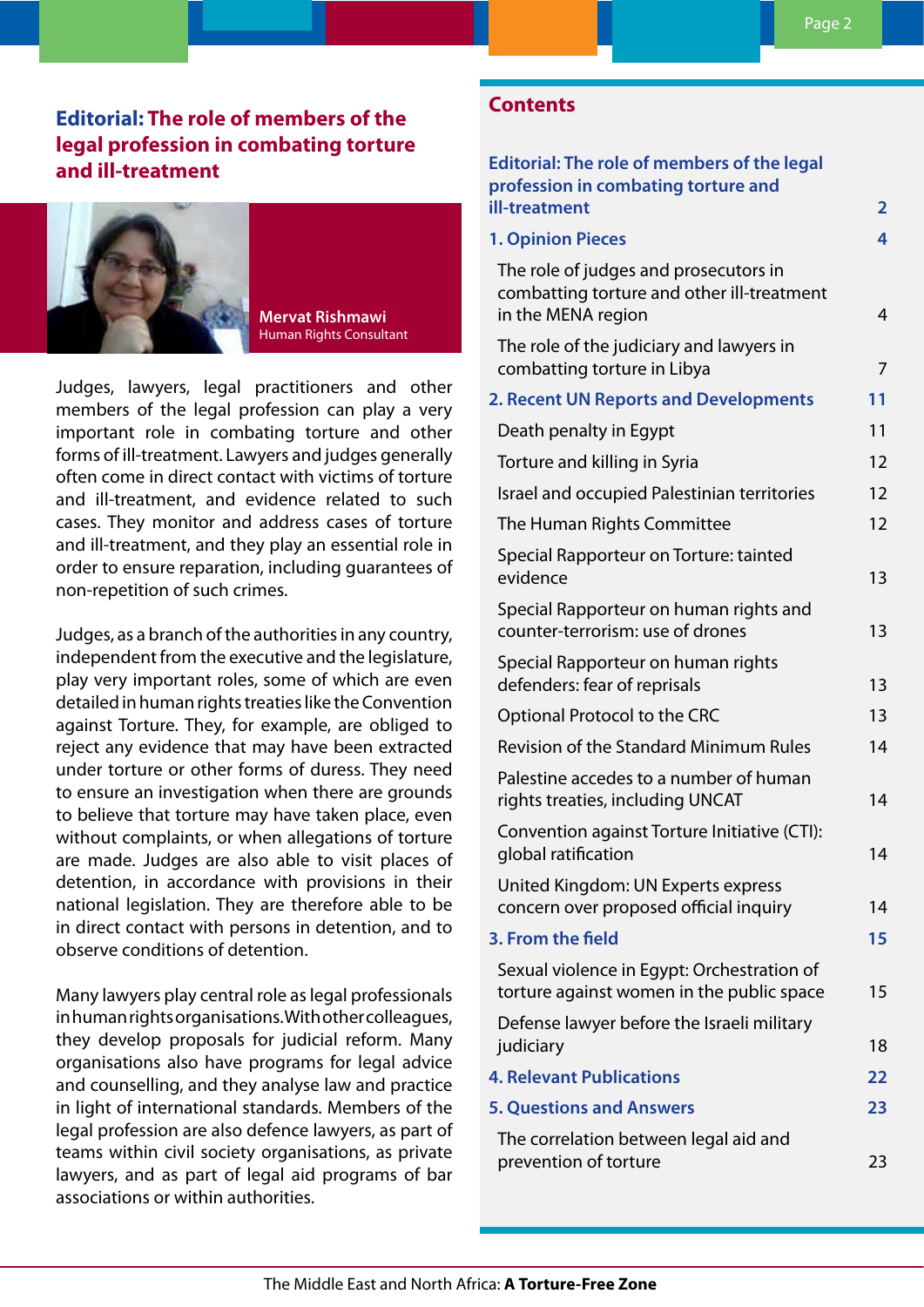Legal professionals can also be found in relevant parliamentary committees, where they contribute to developing legislation and ensuring the appropriate questioning of the executive. Their legislative role helps ensure that national legislation is in conformity with obligations under international law.

As staff of National Human Rights Institutions they also visit places of detention and can report and intervene in cases of torture and other ill-treatment. Members of the legal profession also play an essential role as governmental advisors. Various ministries, not only those of justice, interior or defence, come in contact with issues related to torture and illtreatment. For example, the Ministry of Health ensures that detention conditions do not amount to torture or ill-treatment, and that appropriate health care is provided during detention. Legal advisors can make sure that this is consistent with state obligations under international law.

While members of the legal professions have very important roles to play, their work can equally be difficult, or result in to restrictions, harassment, and intimidation.

This issue of APT's electronic bulletin "MENA: A Torture Free Zone" focusses on the role of members of the legal profession. Different articles explore the various roles of legal professionals, but also show the difficulties that they face in their work. The first opinion piece by the International Commission of Jurists highlights the role of judges and prosecutors in ensuring that cases of torture and other illtreatment are adequately investigated, prosecuted and punished. It includes examples from the MENA region which demonstrate problems in these aspects including the failure to guarantee access to legal counsel; the use of incommunicado detention and prolonged solitary confinement; the failure by judges and prosecutors to investigate allegations of torture; impunity for those responsible; and the failure to exclude evidence extracted under torture or ill-treatment. The opinion piece highlights the need for legal and judicial reform. The opinion piece from Libya focuses on the role that judges and lawyers are playing in Libya during the transitional period and highlights issues related to legal reform. The piece also reflects on the challenges they face as the security situation in the country remains volatile.

In Egypt, working on cases of sexual violence is far from being an easy task. The sexual violence that existed in the country before the revolution, and which still is a weapon of repression, has imposed itself on the agenda of human rights organisations. Many horrifying cases have been documented during the revolution and subsequent gatherings and protests. Activists consider sexual violence as a form of torture, as the article in this Bulletin shows. The piece also addresses the role of the state in cases of repression by non-state actors. Activists work together to try to influence policies and to find reparation for survivors. In their work to defend the rights of survivors, human rights defenders are themselves subjected to harassment, intimidation and violence.

Palestinian children, held by Israeli authorities in the Occupied Palestinian Territory, are in dire need for lawyers. However, the lawyers find themselves working within a legal system which lacks basic guarantees of fairness and legality and that does not respect their role as lawyers.

The section on Recent Developments from the UN system includes the increased concern over harassment and intimidation of human rights defenders. It highlights a report of the UN Special Rapporteur on Torture, focusing on the "exclusionary rule" – the exclusion of evidence that may have been extracted under torture. The section also provides information on Palestine's accession to international treaties.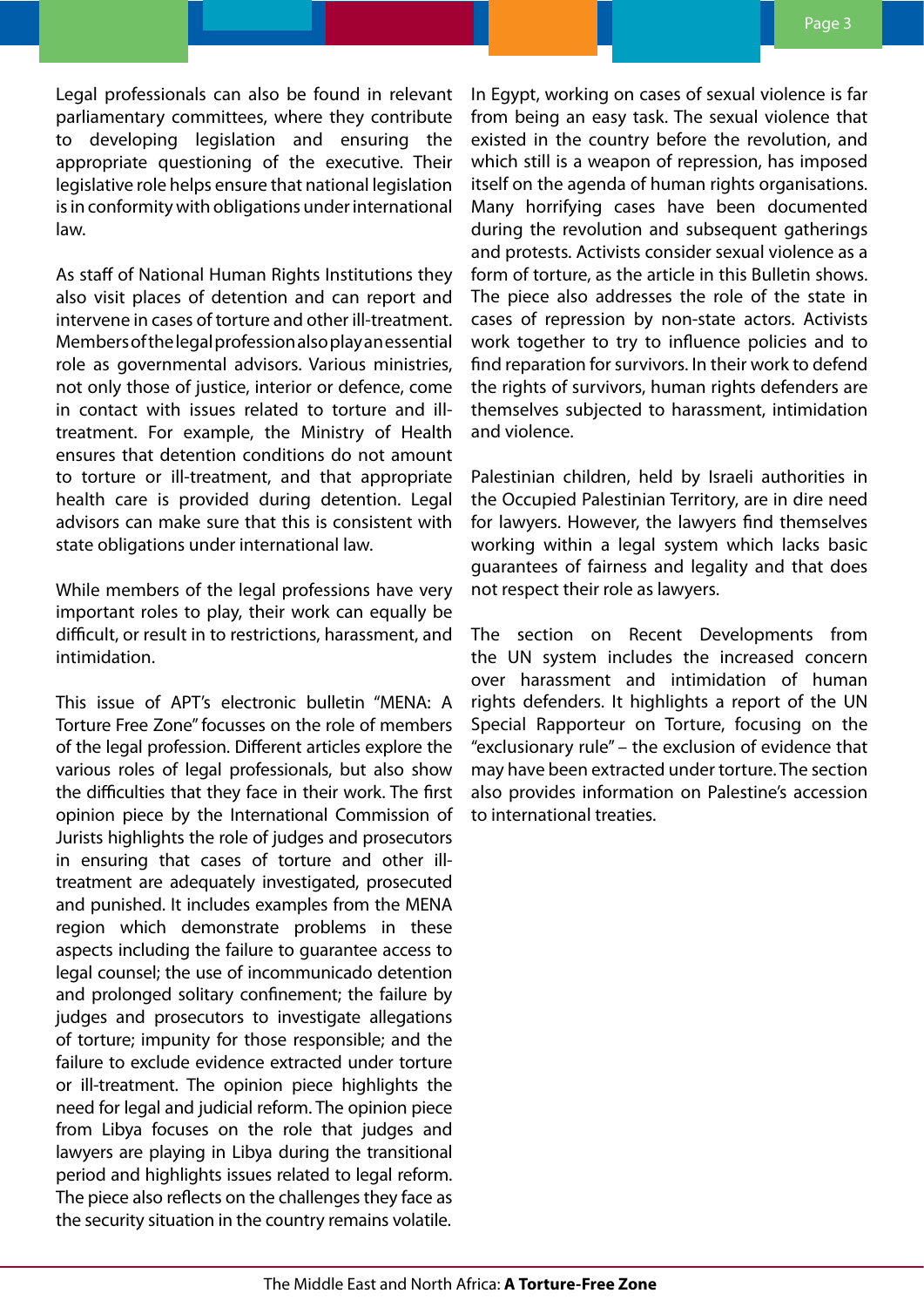## <span id="page-3-0"></span>**1. Opinion Pieces**

# **The role of judges and prosecutors in combatting torture and other illtreatment in the MENA region**

#### **Saïd Benarbia**

Director of the Middle East and North Africa programme International Commission of Jurists

An independent and impartial judiciary and prosecutorial authority are crucial to ensuring the effective enforcement of the absolute prohibition of torture and other cruel, inhuman or degrading treatment or punishment. However, in most of the Middle East and North Africa (MENA) region, judges and prosecutors have systematically failed to ensure that cases of torture and other ill-treatment are effectively investigated, prosecuted and punished.

This article highlights certain aspects of this failure, including by referring to a limited number of examples from MENA countries for illustrative purposes. This Article does not provide a comprehensive review of the matter.

In most MENA countries, detainees are rarely provided with adequate guarantees against torture and other ill-treatment, including the right to legal counsel from the moment of arrest and the right to challenge the lawfulness of detention. Many detainees are subject to prolonged incommunicado detention and sometimes to prolonged solitary confinement, both of which can amount to torture or other ill-treatment. In situations where the fact and/or location of the detention is undisclosed, the situation may amount to an instance of enforced disappearance, which is a crime under international law. Allegations of torture and other ill-treatment made by detainees are rarely investigated. Those responsible are almost never held to account, criminally or civilly, and victims' rights to effective remedies and to reparation continue to be largely denied. Further, where a detainee alleges, or where there are otherwise reasonable grounds to believe that he or she has been subjected to torture and other ill-treatment, the authorities generally will not provide independent medical examinations

conforming to international standards, including those set out in the Manual on the Effective Investigation and Documentation of Torture and Other Cruel, Inhuman or Degrading Treatment or Punishment (the Istanbul Protocol). In addition, "confessions" obtained as a result of torture or other ill-treatment are regularly admitted as evidence by courts. Before such evidence is admitted, courts generally fail to require prosecution services to prove beyond reasonable doubt that the "confessions" were obtained by lawful means and voluntarily from the accused.

For MENA countries to meet their obligations under international law, including the UN Convention against Torture and Other Cruel, Inhuman or Degrading Treatment or Punishment (UN CAT) and the International Covenant on Civil and Political Rights (ICCPR), to prevent, investigate, prosecute and punish acts of torture and other ill-treatment, they should end policies and practices of secret detention and prolonged incommunicado and other arbitrary detention, which are common in the region.



In Syria, the use of secret and prolonged incommunicado detention has been widespread and systematic, and includes holding detainees in unofficial and secret places of detention and denying their right to contact family members and to have access to legal counsel and to a court. In Libya, unofficial detention facilities continue to operate under the effective control of armed groups and outside any rule of law framework. Acts of torture and other ill-treatment are widespread in these facilities. Detention in these facilities might amount to an instance of enforced disappearance.

The Working Group on Arbitrary Detention has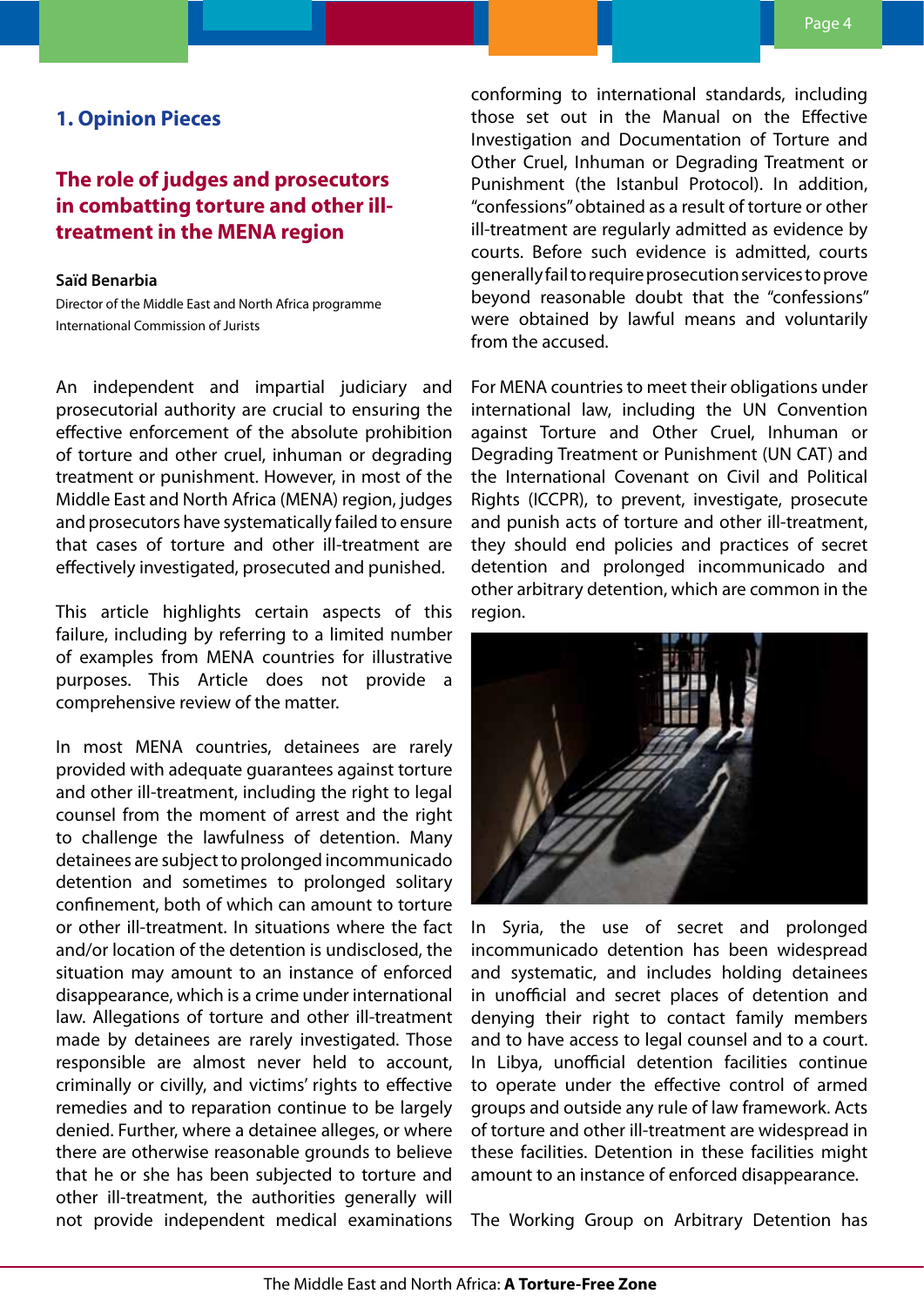stressed that "secret and/or incommunicado detention constitutes the most heinous violation of the norm protecting the right to liberty of human being under customary international law. The arbitrariness is inherent in these forms of deprivation of liberty as the individual is left outside the cloak of any legal protection." [Para 60 of the Working Group on Arbitrary Detention [report of 24 December 2012](http://www.ohchr.org/Documents/HRBodies/HRCouncil/RegularSession/Session22/A.HRC.22.44_en.pdf), A/HRC/22/44.]

To meet their obligations under international law, MENA States must ensure that all detainees are held and registered in official detention facilities, including by disclosing: their identity; the date, time and place of their detention; the identity of the authority that detained and interrogated them; the grounds for their detention; and the date and time of their admission to the detention facility. In order to comply with these obligations, MENA states should undertake comprehensive reforms of the framework relating to detention.

Indeed, in many MENA countries, acts of torture and other ill-treatment have been facilitated, and sometimes even exacerbated, by domestic laws relating to detention. In Morocco, for example, the Counter-Terrorism Act, No. 03-03 of 28 May 2003, permits the extension of the length of garde à vue (detention in police custody) in "terrorism" cases to 96 hours, renewable twice upon the authorisation of the public prosecutor. Furthermore, during the garde à vue, prosecutors, at the request of the police, may also delay the detained person from contacting a lawyer for up to 48 hours after the commencement of the first renewal period. Therefore, a "terrorist" suspect might be prevented from communicating with a lawyer for the first 6 days of garde-à-vue. Under international standards, anyone arrested or detained has the right to be assisted by a lawyer without delay and to communicate and consult with his/her lawyer without interception or censorship and in full confidentiality. This right may be delayed only in exceptional circumstances and must comply with strict criteria determined by law. In any event, the person deprived of their liberty should have access to a lawyer within 48 hours of their arrest or detention.

An effective means to combat policies and practices of arbitrary detention, torture and other illtreatment and enforced disappearance is to ensure that detention is subject to independent judicial review. Under international law and standards, all detained persons have the right to challenge the lawfulness of their detention and to be brought before a judge or a judicial authority within 48 hours of their arrest. However, in many of the MENA States, detention is subject to review by the Office of the Public Prosecutor (OPP). It is notable that in these States, prosecutors are under the authority of the Minister of Justice. As such, they cannot be considered as officers authorized to exercise judicial power. The Human Rights Committee considered that "it is inherent to the proper exercise of judicial power, that it be exercised by an authority which is independent, objective and impartial in relation to the issues dealt with". The Committee argued that it was "not satisfied that the public prosecutor could be regarded as having the institutional objectivity and impartiality necessary to be considered an "officer authorized to exercise judicial power" within the meaning of article 9(3)". [For further details, see Human Rights Committee, Vladimir Kulomin v. Hungary. Communication No. 521/1992, 22 March 1996. CCPR/C/56/D/521/1992, paragraph 11.3.]

In many MENA countries, the subordination of the OPP to the executive has resulted in a lack of prompt, independent and impartial investigations into allegations of torture and other ill-treatment. Prosecutors regularly refuse to register complaints of ill-treatment or torture. In the limited cases where inquiries have been ordered subsequent to such complaints, investigations have been unreasonably prolonged and have failed to address the responsibility of superiors for the conduct of their agents.

Such practices breach the obligations of these States under international law, including the UN CAT and the ICCPR. Under Article 12 of this convention, "Each State Party shall ensure that its competent authorities proceed to a prompt and impartial investigation, wherever there is reasonable ground to believe that an act of torture has been committed in any territory under its jurisdiction". This obligation is also reflected in Principles 33 and 34 of the Body of Principles for the Protection of all Persons under any form of Detention or Imprisonment. In addition, Article 13 of the UN CAT recognises the right of individuals to make a complaint regarding allegations of torture and "to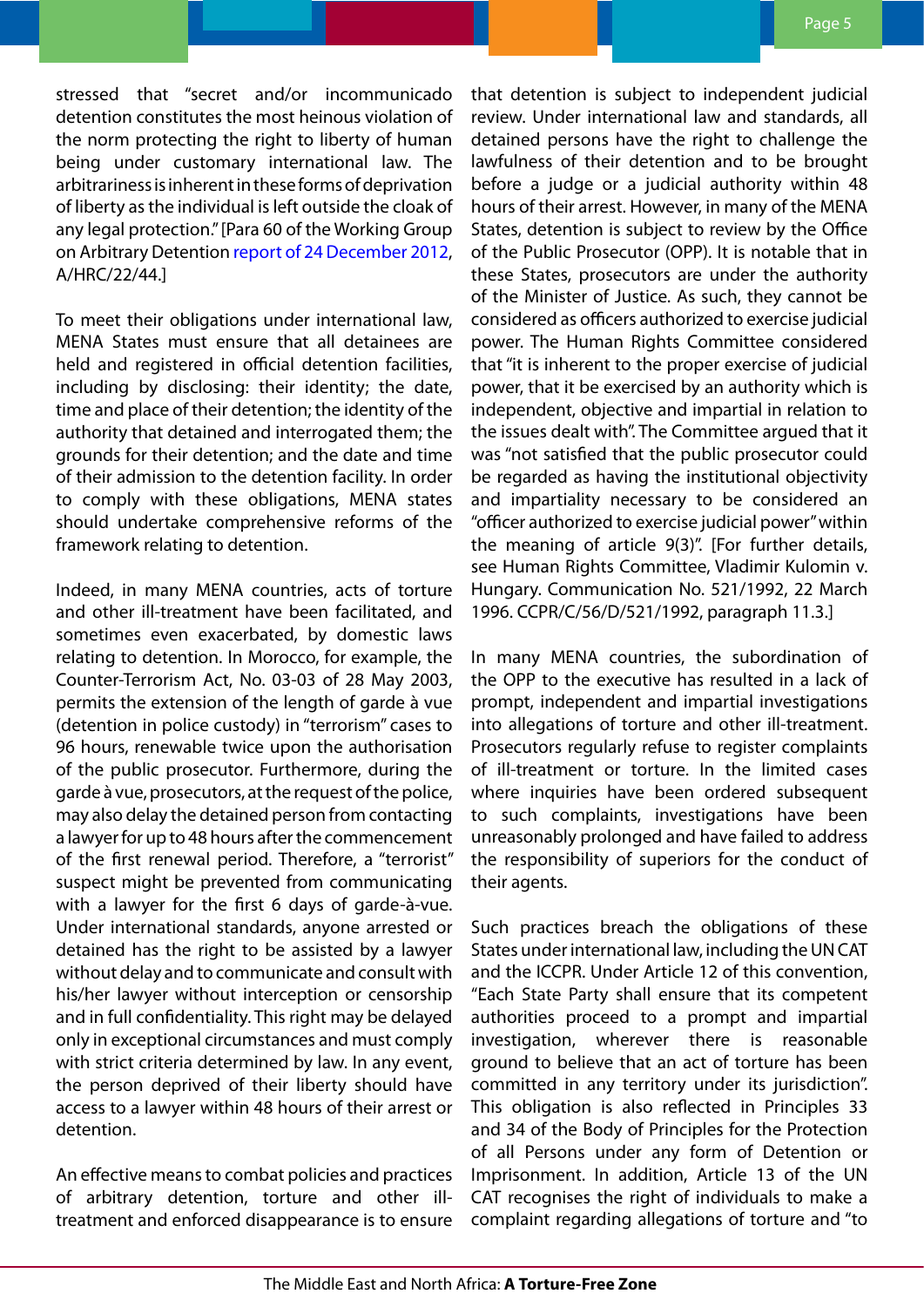have his case promptly and impartially examined by, its competent authorities". Those carrying out the investigation must, among other things, seek to "recover and preserve evidence, including medical evidence, related to the alleged torture to aid in any potential prosecution of those responsible" and, to this end, should order a medical investigation as soon as possible.

In this context, the Committee Against Torture has recognized that, "Securing the victim's right to redress requires that a State party's competent authorities promptly, effectively and impartially investigate and examine the case of any individual who alleges that she or he has been subjected to torture or ill-treatment. Such an investigation should include as a standard measure an independent physical and psychological forensic examination as provided for in the Manual on the Effective Investigation and Documentation of Torture and Other Cruel, Inhuman or Degrading Treatment or Punishment (the Istanbul Protocol)." [See Committee Against Torture, [General Comment](http://www2.ohchr.org/english/bodies/cat/docs/GC/CAT-C-GC-3_en.pdf)  [No. 3 \(2012\),](http://www2.ohchr.org/english/bodies/cat/docs/GC/CAT-C-GC-3_en.pdf) para 25.]

In the case of Khaled Ben M'Barek v. Tunisia, concerning the death of Faisal Baraket due to police torture, the Committee Against Torture noted significant shortcomings on the part of the judge, the Public Prosecutor, and the Minister of Justice. In particular, the Committee stated that the Public Prosecutor had committed a breach of the duty of impartiality required of him by his obligation to give equal weight to both accusation and defence "when he failed to appeal against the decision to dismiss the case". The Committee went on to note: "In the Tunisian system the Minister of Justice has authority over the Public Prosecutor. It could therefore have ordered him to appeal, but failed to do so". [See Khaled Ben M'Barek v. Tunisia, Committee Against Torture Communication No. 60/1996, Views of 10 November 1999, UN Doc. [CAT/C/23/D/60/1996](http://docstore.ohchr.org/SelfServices/FilesHandler.ashx?enc=6QkG1d%2fPPRiCAqhKb7yhskUGQY2WpSMPigtCBr8UEG4xd2SBl2A4ElySOu3N4Y%2frx0mdpUPK%2bopdGS8dnwpyaHgkryBcbIic0yY7leNvSdwrdT5tieeRPrWOlmDv%2bRY28PvI1DX57MIXxNhUOlmmeA%3d%3d), para. 11.10.] More recently, in the report of his visit to Tunisia in 2012, the UN Special Rapporteur on torture noted, "a pattern of a lack of timely and adequate investigation of torture allegations by prosecutors or investigative judges". [See Report of the Special Rapporteur on torture and other cruel, inhuman or degrading treatment or punishment, Mission to Tunisia, 2 February 2012, UN Do[c. A/](http://www.ohchr.org/Documents/Issues/SRTorture/A-HRC-19-61-Add-1.pdf) [HRC/19/61/Add.1,](http://www.ohchr.org/Documents/Issues/SRTorture/A-HRC-19-61-Add-1.pdf) para. 29.]

In its concluding observations on Egypt, the Committee Against Torture pointed to the "many consistent reports received concerning the persistence of the phenomenon of torture and illtreatment of detainees by law enforcement officials, and the absence of measures to ensure effective protection and prompt and impartial investigations." [See Conclusions and recommendations of the Committee Against Torture, Egypt, 23 December 2002, UN Doc. [CAT/C/CR/29/4,](http://daccess-dds-ny.un.org/doc/UNDOC/GEN/G02/464/48/PDF/G0246448.pdf?OpenElement) para. 5.] A Fact-Finding Commission was established by the ousted President, Mohamed Morsi, to investigate human rights abuses committed from 25 January 2011 until 30 June 2012. The Commission, generally considered as impartial and credible, documented many cases of individuals: "arrested by military police and intelligence officers and subjected to torture and other ill-treatment in military prisons"; "who died from torture while in military custody"; and "who died from torture while in military prisons and were then buried as "unknown" after the authorisation of the public prosecution services". The Commission submitted its report to the Prosecutor General with a view to investigating all cases documented in the report. So far, the Prosecutor General has failed to investigate, order the investigation of or commence any criminal proceedings in relation to, the documented abuses. [For further details see the [ICJ's submission](http://icj.wpengine.netdna-cdn.com/wp-content/uploads/2014/03/ICJ-UPR-EGYPT-STAKEHOLDER-SUBMISSION-FINAL-14-MARCH-2014.pdf) to the Universal Periodic Review of Egypt.]

When prosecutors fail to discharge their duties by adequately investigating and prosecuting acts of torture and other ill-treatment, courts are under a duty to protect the rights of the persons deprived of their liberty not to be subjected to these acts. Courts must investigate or order the investigation of allegations of torture and other ill-treatment. They must not admit as evidence statements and "confessions" alleged to have been obtained as a result of torture or other ill-treatment. They should also require, before the admission of such evidence, that the prosecution prove beyond reasonable doubt that the "confessions" were obtained by lawful means.

In the "UAE 94 case", 94 individuals were prosecuted before the State Security Chamber of the UAE Supreme Court on charges of "opposing the Constitution and the basic principles of the UAE ruling system and establishing and managing an organization with the aim of committing crimes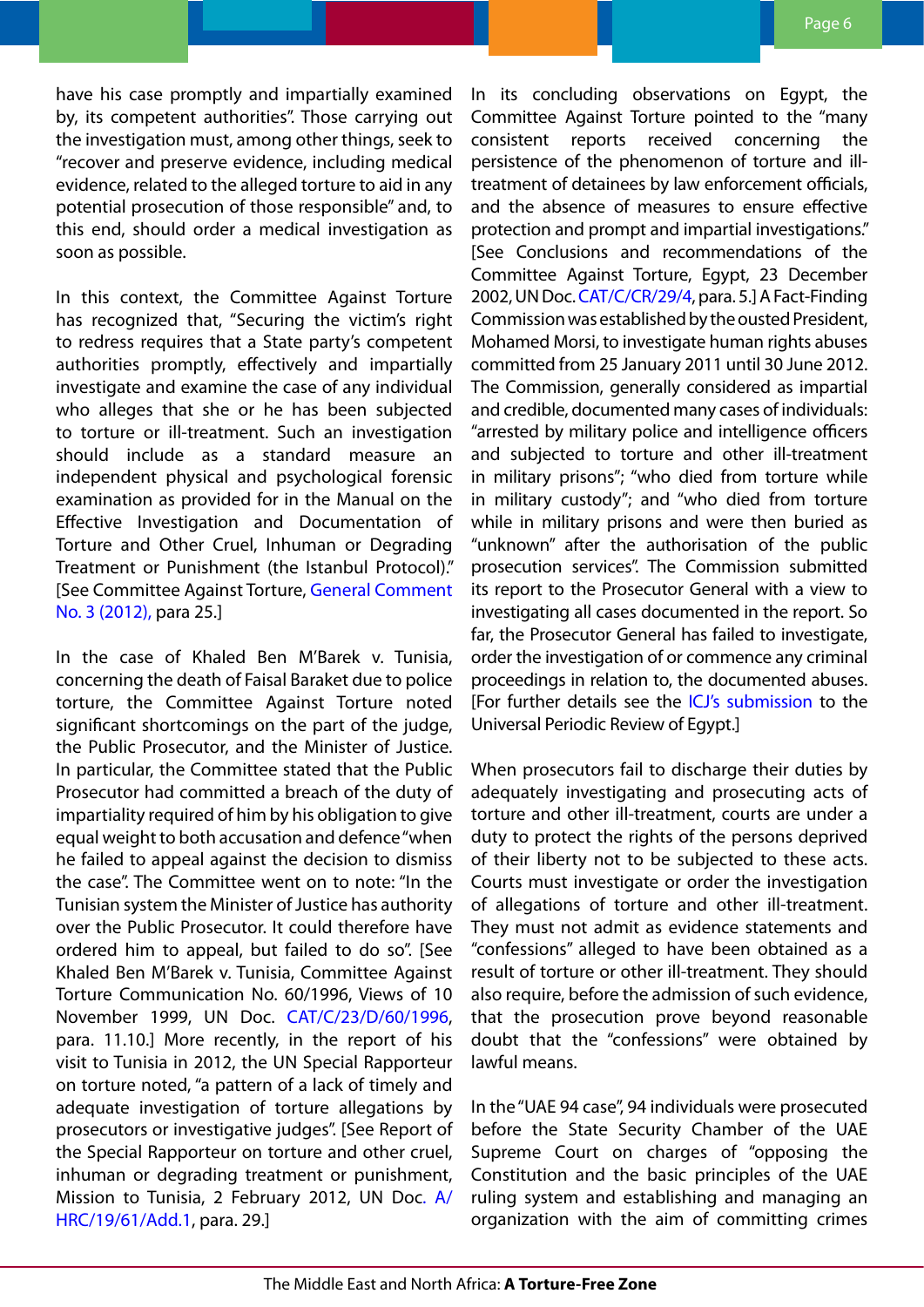<span id="page-6-0"></span>that harm State security". On 6 May 2013, 71 of the detainees addressed a complaint to the President of the Court asking him to investigate the incidents of torture to which they had been allegedly subjected. The methods of torture they referred to in the complaint included severe beatings, pulling out the detainees' hair, sleep deprivation, exposure to extreme light during the day and night, death threats and other threats, insults and other verbal abuse, and prolonged solitary confinement that lasted, in some cases, more than 236 days. One of the accused described to the Court the beatings he received and stated that as a result of these beatings, he urinated blood and his leg swelled to the extent that he was unable to walk.

Neither the President of the Court nor the prosecutor investigated or ordered investigation into the allegations made by many of the detainees during the hearings and in the complaint. Neither the President of the Court nor the prosecutor ordered any medical examination of the detainees who alleged that they were subjected to acts of torture or other ill-treatment. Furthermore, "confessions" alleged to have been obtained as a result of these acts were admitted as evidence by the Court. Before allowing the admission of such evidence, the President of the Court failed to require the prosecution to prove beyond reasonable doubt that these "confessions" were obtained voluntarily and not by coercive means. Sixty-nine of the accused were convicted on 2 July 2013 by the State Security Chamber and sentenced to serve terms of imprisonment ranging between 5 and 15 years. (For more information about the UAE 94 case, see ICJ report, [Mass convictions following an](http://icj.wpengine.netdna-cdn.com/wp-content/uploads/2013/10/UAE-report-4-Oct-2013smallpdf.com_.pdf)  [unfair trial: The UAE 94 case](http://icj.wpengine.netdna-cdn.com/wp-content/uploads/2013/10/UAE-report-4-Oct-2013smallpdf.com_.pdf).]

Preventing and eradicating acts of torture and other ill-treatment in the MENA region requires holding the perpetrators of these acts to account and ensuring the rights of victims to effective remedies and reparation. It also requires comprehensive reform of the criminal justice systems, including laws and policies on detention, evidence, and forensic medicine. Ultimately, however, these reforms will be illusive if, as illustrated by the UAE 94 case and numerous other cases, judges and prosecutors fail to carry out their functions independently, impartially and in defence of the absolute right of the persons deprived of their liberty not to be tortured or ill-treated.

# **The role of the judiciary and lawyers in combatting torture in Libya**

#### **Faran Foley**

Strategic Litigation Project Coordinator Lawyers for Justice in Libya



#### **1. Introduction**

On 27 April 2014, the most anticipated trials since the end of the 2011 Revolution began in Libya. 37 detainees associated with the Gaddafi regime, including his son Saif Al-Islam Gaddafi and Abdullah Al-Senussi, Intelligence Chief under the Gaddafi regime, have been accused of conflictrelated crimes and are currently being prosecuted in Tripoli. While this evidences efforts made by the legal profession and the state to prosecute grave crimes, it is not reflective of the overall situation in Libya. Access to justice continues to be, in fact, rarely available and cases that do begin are often adjourned for indefinite periods.



It is worrying to see that the desire to provide transitional justice has seemingly taken priority over combatting current violations. While transitional justice remains a fundamental aspect of providing redress and in ensuring accountability for past crimes, it is vital that it is coupled with addressing issues which continue in post-conflict situations. This new post-conflict era in Libya provides lawyers and judges with the unique opportunity to combat torture and other forms of ill-treatment, thus changing the culture of impunity which has continued on from the Gaddafi era. To understand why this opportunity has yet to be seized, it is worth reflecting on the current prevalence of torture in Libya, why the judiciary and lawyers are currently at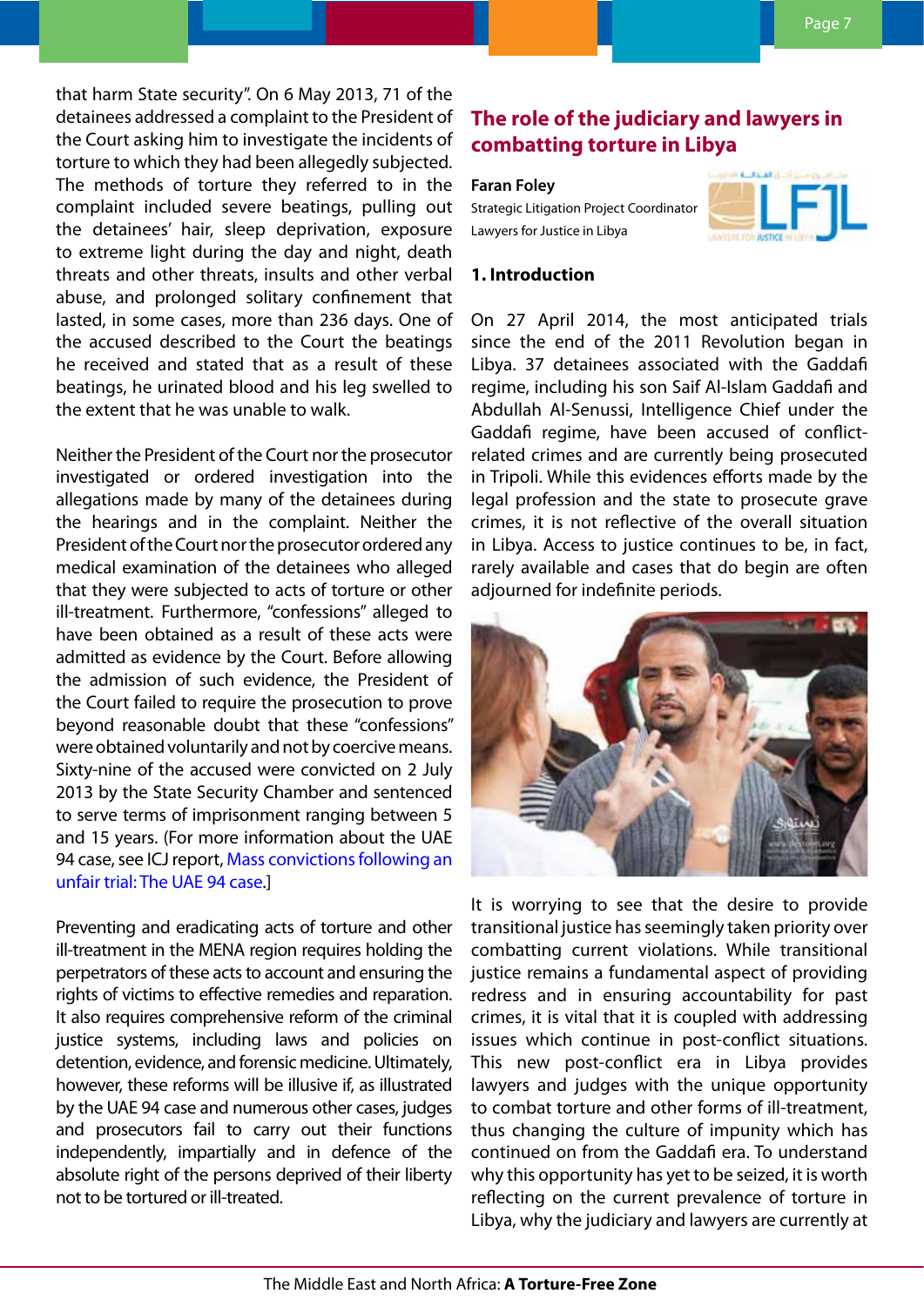an impasse, and what measures need be taken in order to overcome it.

### **2. Obstacles**

#### a) The prevalence of torture in Libya

The legacy, of both the colonial and Gaddafi eras in Libya, has been the establishment of a culture where torture is deemed acceptable in certain circumstances. This has been entrenched further by revolutionary legitimacy, as public opinion frequently deems acts of torture as legitimate if they are carried out by pro-revolutionary forces against suspected Gaddafi loyalists. Violations of international law, such as stress positions, are frequently not considered human rights abuses, even by the survivors of such acts themselves. The extent of these misconceptions was made clear to [Lawyers for Justice in Libya \(LFJL\)](http://www.libyanjustice.org/) during our organisation's constitutional outreach efforts. In 2012, LFJL travelled to 37 communities in order to discuss human rights issues and canvas the opinion of the Libyan public. When discussing with participants the meaning of torture, over 64% were of the opinion that freedom from torture should not be an absolute right and more than 40% felt that there were instances where torture was in fact justified.



The widespread prevalence of torture has continued to be documented in post-revolutionary Libya. Torture is unsurprisingly more frequently reported in detention institutions controlled by non-state actors. This is due to the de facto guards lacking necessary experience or training, lack of oversight, as well as the fact that access of detainees to legal representatives or civil society actors is extremely restricted. The [United Nations Special Mission in](http://unsmil.unmissions.org/Portals/unsmil/Documents/Torture%20Report%20Libya%20En%2001Oct2013.pdf)  [Libya](http://unsmil.unmissions.org/Portals/unsmil/Documents/Torture%20Report%20Libya%20En%2001Oct2013.pdf) has recorded at least 27 cases where significant information suggests that torture has resulted in the death of detainees. Eleven of the deaths alone took place in detention facilities under the authority of the Government, but which are effectively under the authority of armed brigades, between January and June 2013.

The United Nations Human Rights Council has therefore called upon the Libyan government to urgently increase its efforts to establish full and effective control of detention centres. This is considered vital in order to ensure that all detainees are treated in accordance with international standards and have access to their fundamental rights, notably those relating to due process of law and fair trials. It has urged the state to immediately release all detainees who will not be charged.

#### b) Insecurity

The political situation in Libya remains highly turbulent. Violence and riots have continued to occur regularly since the end of the Libyan revolution. Most recently, on 16 May 2014, a coup led by General Khalifa Haltar demanded Libya's government hand power to the judiciary and called for the formation of a Presidential Council. Such ongoing uncertainty has created significant challenges for the legal profession.

The lack of internal security has meant that it has been difficult to start proceedings on behalf of torture victims. This is particularly due to the reluctance of armed non-state groups to hand over power or to be held accountable to law other than their own. This has made it dangerous to be publically critical of the actions of such groups. For making such assertions several lawyers, judges and journalists have died, or been injured, as a result of targeted assassinations. The will of armed non-state actors to carry out such violent responses, is only strengthened by the popular belief that torture can be legitimate in certain circumstances.

Although various international standards, such as the United Nations Convention against Torture and Other Cruel, Inhuman or Degrading Treatment or Punishment (UNCAT) and the Istanbul Protocol Manual on the Effective Investigation and Documentation of Torture and Other Cruel, Inhuman or Degrading Treatment or Punishment (Istanbul Protocol) place an obligation upon states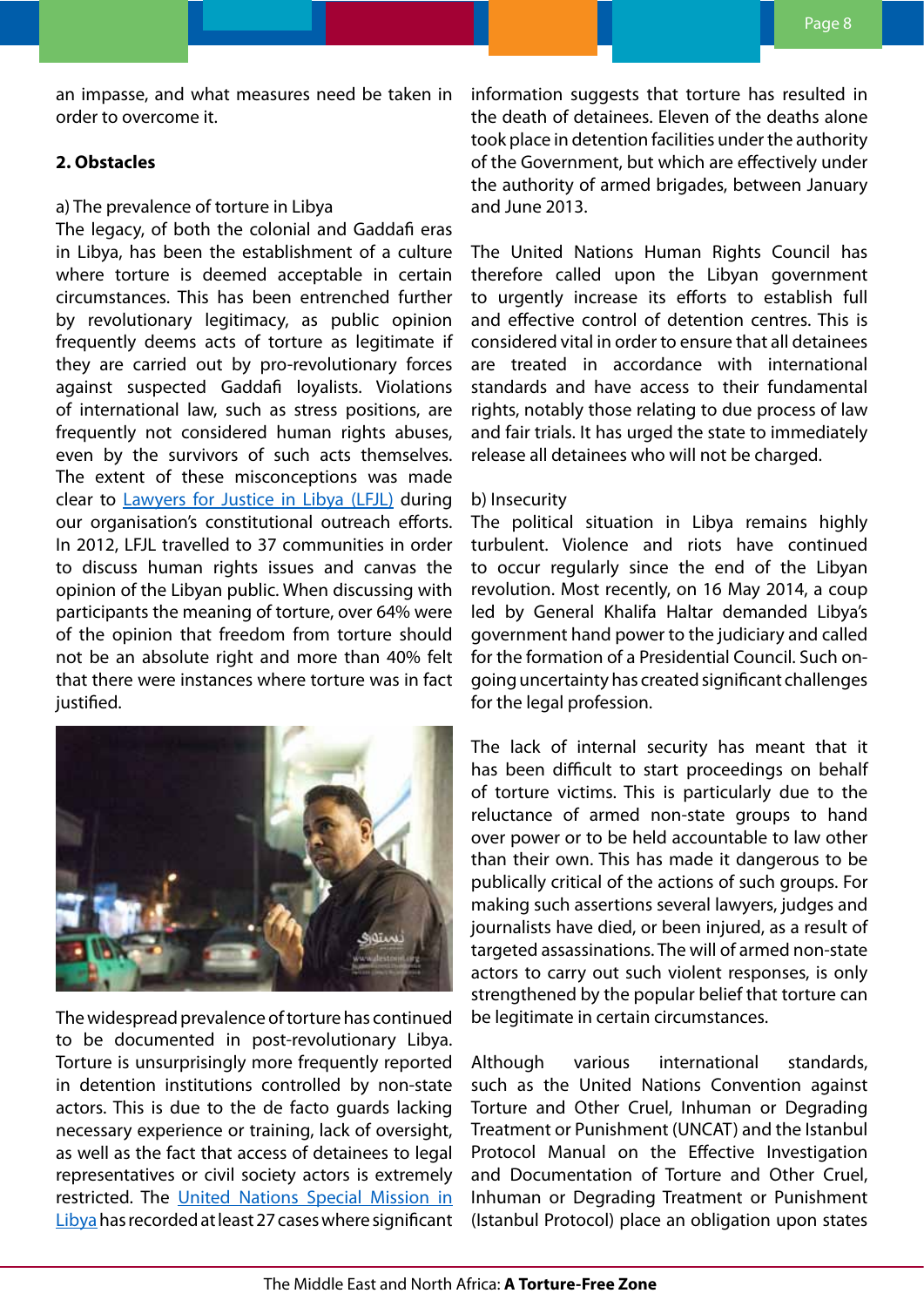to take 'effective legislative, administrative, judicial or other measures to prevent acts of torture', the Libyan state has thus far failed to provide safeguards to lawyers and judges. Without such, lawyers and judges will continue to be restricted in exercising their professional duties freely, impartially and independently.

#### c) Legal and institutional obstacles

Judges and lawyers are currently contending with the previous regime's legal infrastructure; the laws of which are not always comprehensible, desirable or easily enforceable. While some efforts have been made to adopt new provisions in line with international human rights obligations, realistic means of anti-torture enforcement remain weak in Libya. For example, Article 2 of the new 2013 Law Criminalising Torture, Enforced Disappearances and Discrimination specifies a person responsible for torture as:

"Anyone who personally inflicted or ordered another person to inflict pain or suffering whether physical or mental, on a detainee under his control for such purposes as obtaining from him a confession for an act committed, or for any reason based on discrimination of any kind or revenge for any cause…".

This definition is narrower than that included in UNCAT as it restricts torture to acts committed against detainees. By restricting acts to detention facilities, the law fails to comply with the broader definition in UNCAT where torture may be committed against a 'person', that is a person who is not necessarily detained. The law also fails to protect the 'third person' which is provided in the international standard. Under Article 1 of UNCAT torture is defined as any act carried out for the purposes of obtaining from a person himself or a third person information or a confession, punishing him or a third person for an act committed, or intimidating or coercing him or a third person. This fails to provide a sound basis on which to build a comprehensive anti-torture framework, especially in the current environment in Libya where a significant proportion of torture occurs outside official detention facilities. The Law also fails to adhere to the principle of non-refoulement, which guarantees the prohibition of deporting, extraditing or otherwise transferring a person to a state where

there are substantial grounds for believing that he or she would be subject to torture.

Attempts to increase accountability for human rights violations are on-going and welcome. The National Council for Civil Liberties and Human Rights (NCCLHR), for example, has recently begun to provide a complaints procedure for those who survive acts of torture. However, this is a limited first step, as notably it has only received 61 complaints throughout the whole of 2013, of which only one was addressed in their annual report.



Further attempts at accountability and redress were made by the Minister of Justice on 19 February 2014 who adopted a text protecting victims of sexual violence by ministerial decree. The decree suggests victims of sexual violence, during the 2011 conflict, should be entitled to reparation measures, including financial compensation, health care, granted training, education, discounts to vehicles, employment opportunities and access to housing, as well as legal support for bringing perpetrators to account. Whilst this was a desirable step in recognising that survivors of sexual violence can be considered victims of war crimes, the decree seemingly lacks any real applicability. This is due to the lack of a realistic mechanism by which to determine beneficiaries or how access to provisions will be secured without further stigmatisation of victims. In this way it threatens to act as merely a tokenistic gesture that will leave victims with little real redress.

### **3. Specific post-conflict obligations and recommendations**

In light of these significant institutional and cultural challenges it would be understandable to simply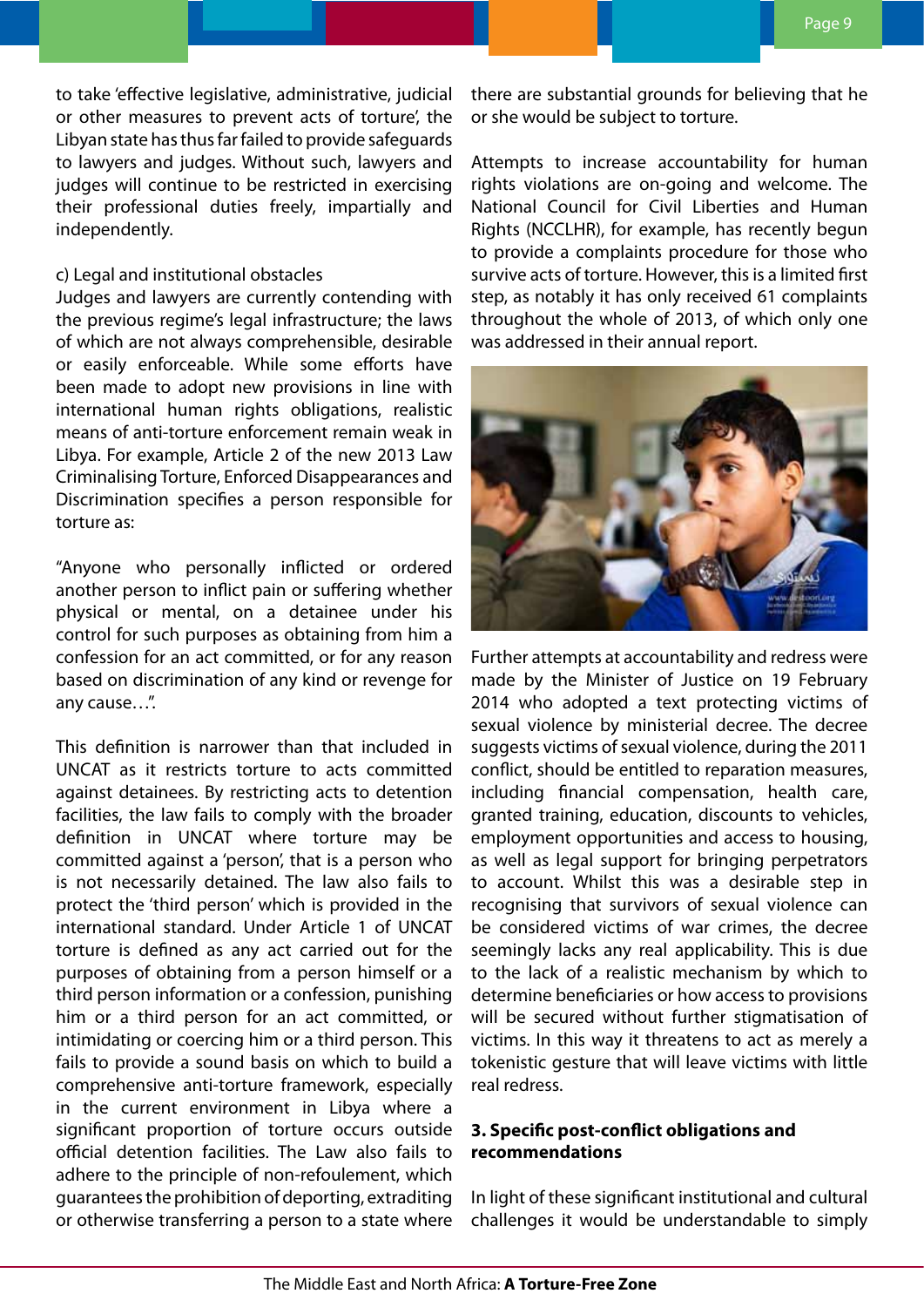relegate Libyan lawyers and the judiciary to the sidelines, until other actors have managed to progress the transitional process further. However, there is a pressing need for lawyers and judges to creatively redefine their roles and actively be involved in transition. Indeed this is necessary in order for some semblance of justice, the rule of law, and respect for human rights to result from this period.

### **The role of judges**

According to the Istanbul Protocol, '[a]s arbiters of justice, judges play a special role in the protection of the rights of citizens. International standards create an ethical duty on the part of the judges to ensure the rights of individuals are protected.' Judges are obliged to uphold national laws, and ensure that domestic legislation remains compatible with international standards. In deciding cases impartially and independently, judges also ensure the accountability of perpetrators of torture. Judges should ensure that the power of militia groups should not influence the judiciary and the administration of justice as a whole.



Nevertheless, as much of the role of the judiciary is within the setting of the courtroom, and due to the security situation in Libya causing a de facto suspension of the judiciary on certain occasions, judges must take creative and assertive roles in combatting torture. For example, judges may provide comments on torture laws in Libya, advocate for legal reforms, assist with advising on the constitution, or provide much-needed assistance to external forces. Assistance may take the form of establishing a system to monitor places of detention which would empower judges to make recommendations that could help result in improvement. This would satisfy the requirement under Article 15 of UNCAT where competent authorities are obligated to proceed in conducting investigations promptly and impartially. Judges should further ensure that any statement made as a result of torture is not permitted as evidence in any proceedings, as provided by Article 12 of UNCAT. Such measures, while only temporary, could help contribute to the combatting of torture until the security situation permits more substantial change. The judiciary must resist calls to take on other roles or powers of state branches during the transitional period. Whilst such calls are understandable in an environment which lacks credible and viable political actors, such actions would only undermine the judiciary's current credibility and violate the country's fragile separation of powers.

#### **The role of prosecutors**

As 'essential agents of the administration of justice,' prosecutors have the duty to take an active role in criminal proceedings of the state. In doing so, they must ensure that the prosecution of crimes committed by the state such as grave violations of human rights and other crimes in international law are duly investigated. In particular, prosecutors are obliged to ensure that evidence and information gathered during an investigation has been properly obtained. In doing so, prosecutors guarantee that detainees' fundamental freedoms, such as the right not to be tortured or ill-treated, are not violated during the course of an investigation.

There are currently between 6,000 and 8,000 conflict-related detainees in detention facilities. It is the duty of prosecutors in Libya to ensure that all those in pre-trial detention are charged or released and to check the maintenance of effective custody records. Prosecutors, having the specific duty in charging perpetrators, should take active steps to ensure that they are conducted legally and safely. As many cases of torture occur during pre-trial detention, this would help reduce the exposure of detainees to human rights violations and illtreatment.

#### **Role of lawyers**

Lawyers have a specific obligation and play an important role in ensuring that those subjected to torture and ill-treatment are aware of their legal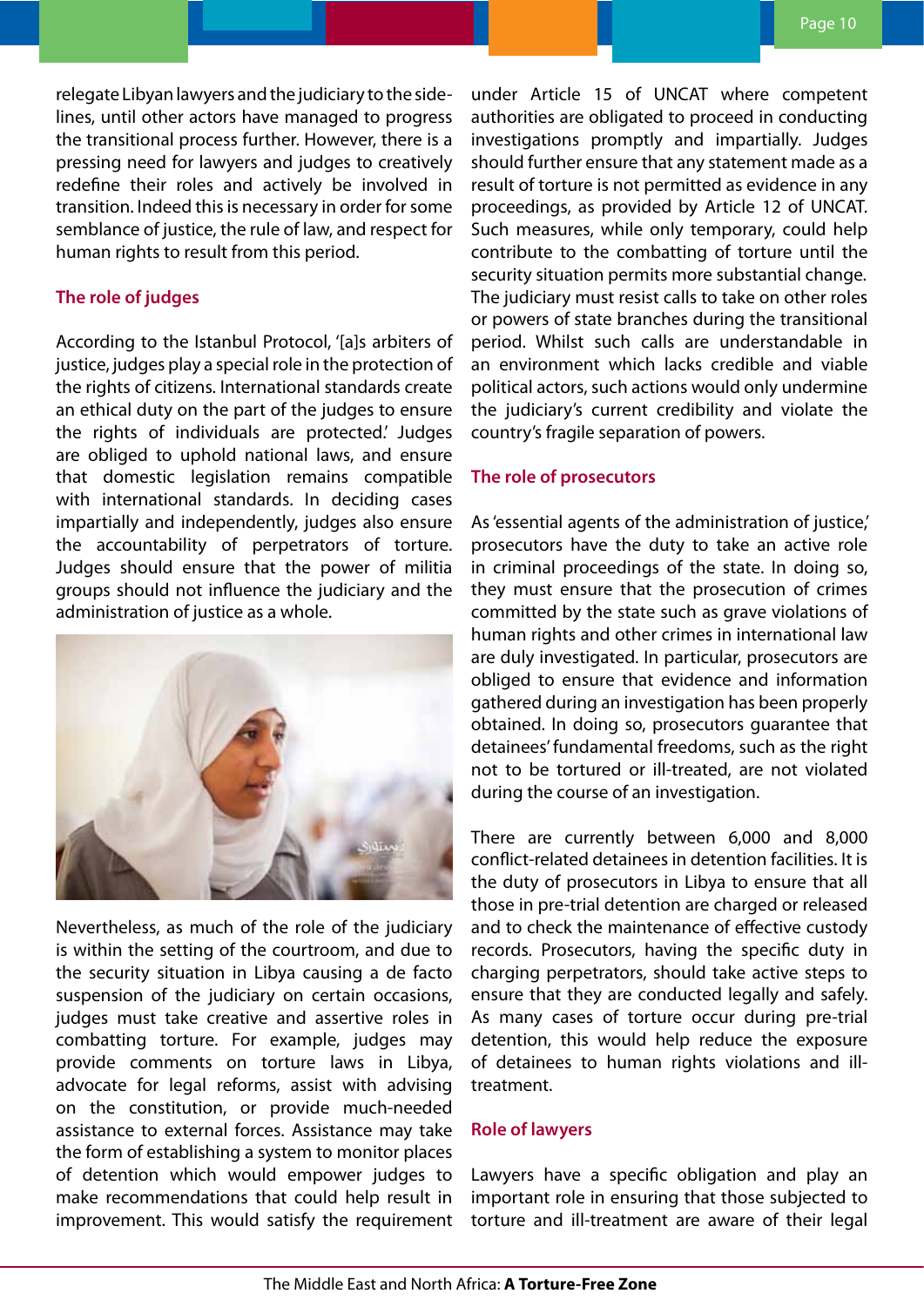<span id="page-10-0"></span>rights and are assisted with any legal action needed to protect their interests. They must ensure victims have the ability to seek redress within a court, tribunal or administrative authority. As access to justice has been limited in Libya, lawyers should take assertive measures to actively seek cases. Where legal mechanisms are lacking, lawyers should endeavour to exhaust all regional and international mechanisms available to them. While efforts to provide accountability for torture and ill-treatment may be hindered within Libyan courts, lawyers can seek to combat torture by educating various groups, such as students, government officials and activists about the absolute prohibition and the importance of ending impunity for such crimes. Lawyers, who are denied access to detention facilities, should challenge this within the domestic and international forums. Lawyers may also enhance the capabilities of medical professionals by providing training on how to document suspected cases of torture.

For further information on Lawyers for Justice in Libya please visit [www.libyanjustice.org](http://www.libyanjustice.org) or contact [info@libyanjustice.org](mailto:info@libyanjustice.org)

# **2. Recent UN Reports and Developments**

#### **Mervat Rishmawi**

Human Rights Consultant

The following is a brief summary of selected highlights of main developments relating to detention and prevention of torture and illtreatment in the work of UN human rights mechanisms.

## **Death penalty in Egypt**

In April 2014, nine United Nations independent experts, together with the Chairperson of the Working Group on Death Penalty and Extrajudicial, Summary or Arbitrary Killings in Africa raised grave concern over the death sentences imposed in April 2014 on a group of 683 persons, on charges related to the events in Al-Minya in August 2013. The verdicts were pronounced in the aftermath of a first round of mass death penalties imposed upon 529 individuals in March 2014. In both cases the death sentences were pronounced, reportedly under similar charges, after proceedings that seriously violated international standards of fair trial and 'the most serious crimes' provisions included in international and regional standards. Among concerns were the lack of clarity on the precise charges against each individual, conduct of the trials in the absence of the defendants and their lawyers, and mass sentencing. "The right to life is a fundamental right, not a toy to be played with. If the death penalty is to be used at all in countries which have not abolished it, international law requires the most stringent respect of a number of fundamental standards," the experts said. The experts called on the Egyptian authorities to bring its legal system into compliance with international and regional standards so as to ensure long-term justice and contribute to reconciliation efforts in Egypt. For the text of the statement, click [here](http://www.ohchr.org/EN/NewsEvents/Pages/DisplayNews.aspx?NewsID=14596&LangID=E).

The UN High Commissioner for Human Rights also strongly condemned the shocking imposition of the death penalty after mass trials that, she said, clearly breached international human rights law. For the statement and the list of experts, click [here](http://www.ohchr.org/EN/NewsEvents/Pages/DisplayNews.aspx?NewsID=14596&LangID=E).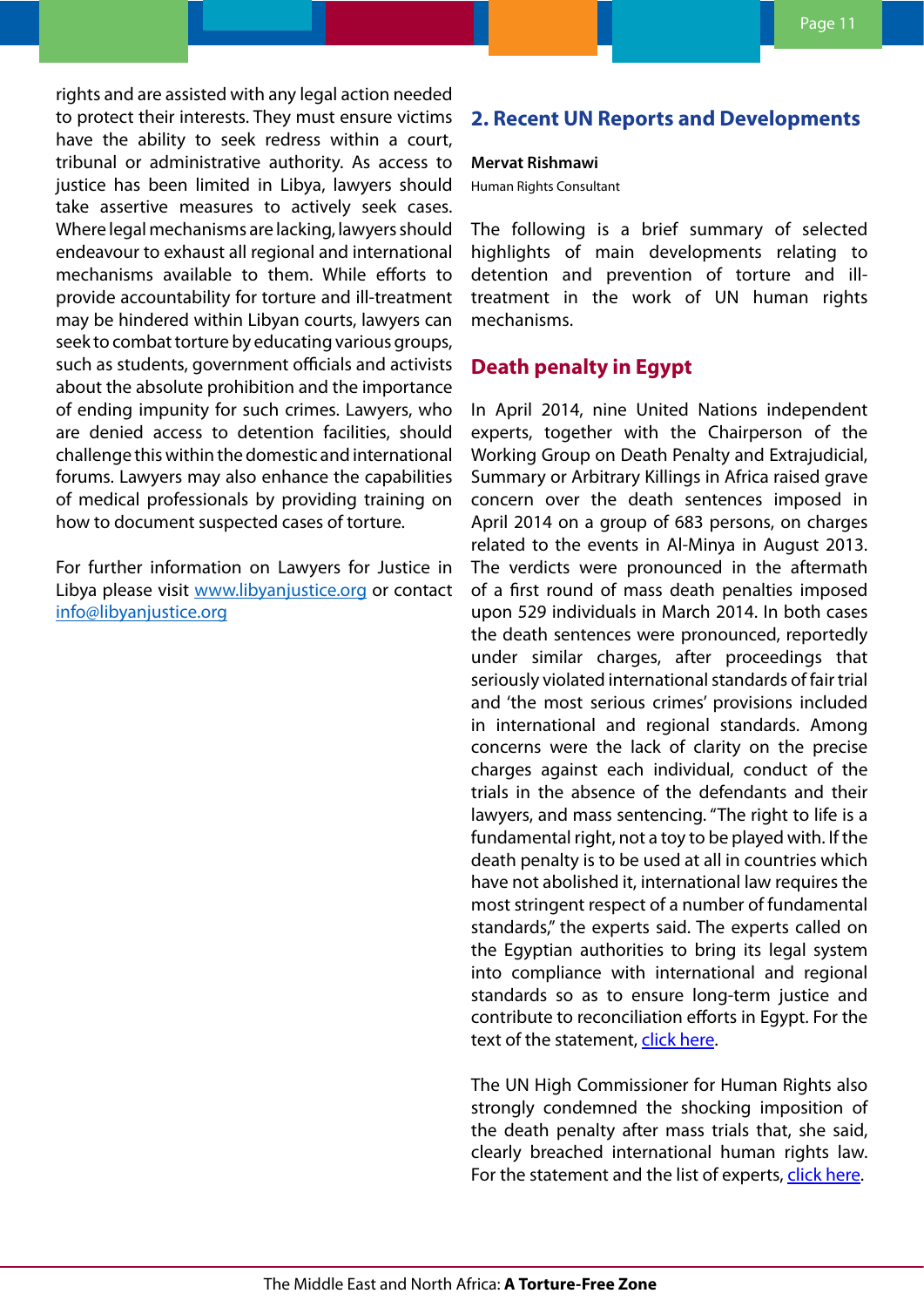### <span id="page-11-0"></span>**Torture and killing in Syria**

The UN Office of the High Commissioner for Human Rights issued a paper detailing rampant use of torture in detention facilities across Syria by Government forces and some armed opposition groups. The analysis is based on interviews by the UN Human Rights Office with individuals who have spent time in detention facilities in Syria during the conflict.

The Human Rights Council also extended the mandate on Syria in March 2014. The Council also heard from the Chair of the Independent International Commission of Inquiry on the Syrian Arab Republic, in which he reminded the Council that:

"The lives of over one hundred thousand people have been extinguished. Those freed from detention now live with the physical and mental scars of torture. The fate and whereabouts of thousands more remain unknown." He added that "civilians in besieged areas have been reduced to scavenging. A recent photograph showing thousands of people queuing for food at the Yarmouk camp in Damascus has underlined how desperate, and how precarious, the lives of the besieged have become."

He also added that civilians are repeatedly the victims of acts of terror, including from car and suicide bombs targeting civilian areas by non-State armed groups, which have caused extensive casualties and destruction, and the Government's campaign of barrel-bombing. For the text of the report of the Commission of Inquiry, [click here.](http://www.ohchr.org/EN/HRBodies/HRC/IICISyria/Pages/IndependentInternationalCommission.aspx)

Further, the Working Group on Enforced or Involuntary Disappearances called for action by the highest United Nations bodies to tackle the disappearance issue in Syria.

## **Israel and occupied Palestinian territories**

In his report before the Human Rights Council in March 2014, the UN Special Rapporteur on the occupied Palestinian territories called for an assessment by the International Court of Justice (ICJ) on the legal status of the prolonged Israeli occupation of Palestine, and allegations that it has legally unacceptable characteristics of 'colonialism', 'apartheid' and 'ethnic cleansing.' This was the final report of the current Special Rapporteur on the situation of human rights in the Palestinian territories. In the report, the Special Rapporteur addresses Israeli settlements in the West Bank, including East Jerusalem, and the wall in the context of the tenth anniversary of the advisory opinion of the ICJ. He also addresses concerns in relation to the deterioration of the human rights situation of Palestinians living under the Israeli blockade in the Gaza Strip. For a copy of the report, [click here.](http://ap.ohchr.org/documents/dpage_e.aspx?si=A/HRC/25/67)

On the other hand, the Human Rights Council adopted in March 2014 the Universal Periodic Review Outcome Document of Israel, for the first time ever in the history of the Council in the absence of the official delegation of state. It should be noted that the Council was supposed to start the review process of Israel in January 2013. However, Israel refused to cooperate and to attend the session, the first delegation ever to have done so. The Council then decided to postpone the review to October 2013. For full information on the Israel UPR review and all the related documents, [click here.](http://www.ohchr.org/EN/HRBodies/UPR/Pages/ILSession15.aspx)

### **The Human Rights Committee**

In March 2014, The UN Human Rights Committee concluded its first reading of its draft General Comment on Article 9 of the International Covenant on Civil and Political Rights, regarding the right of everyone to liberty and security of person. The General Comment elaborates on who benefits from the protection (both in criminal proceedings, and other forms of deprivation of liberty). The draft General Comment also elaborates on the connection between deprivation of liberty and freedom from bodily injury, and the duty of the State to protect persons from injury caused by agents of the State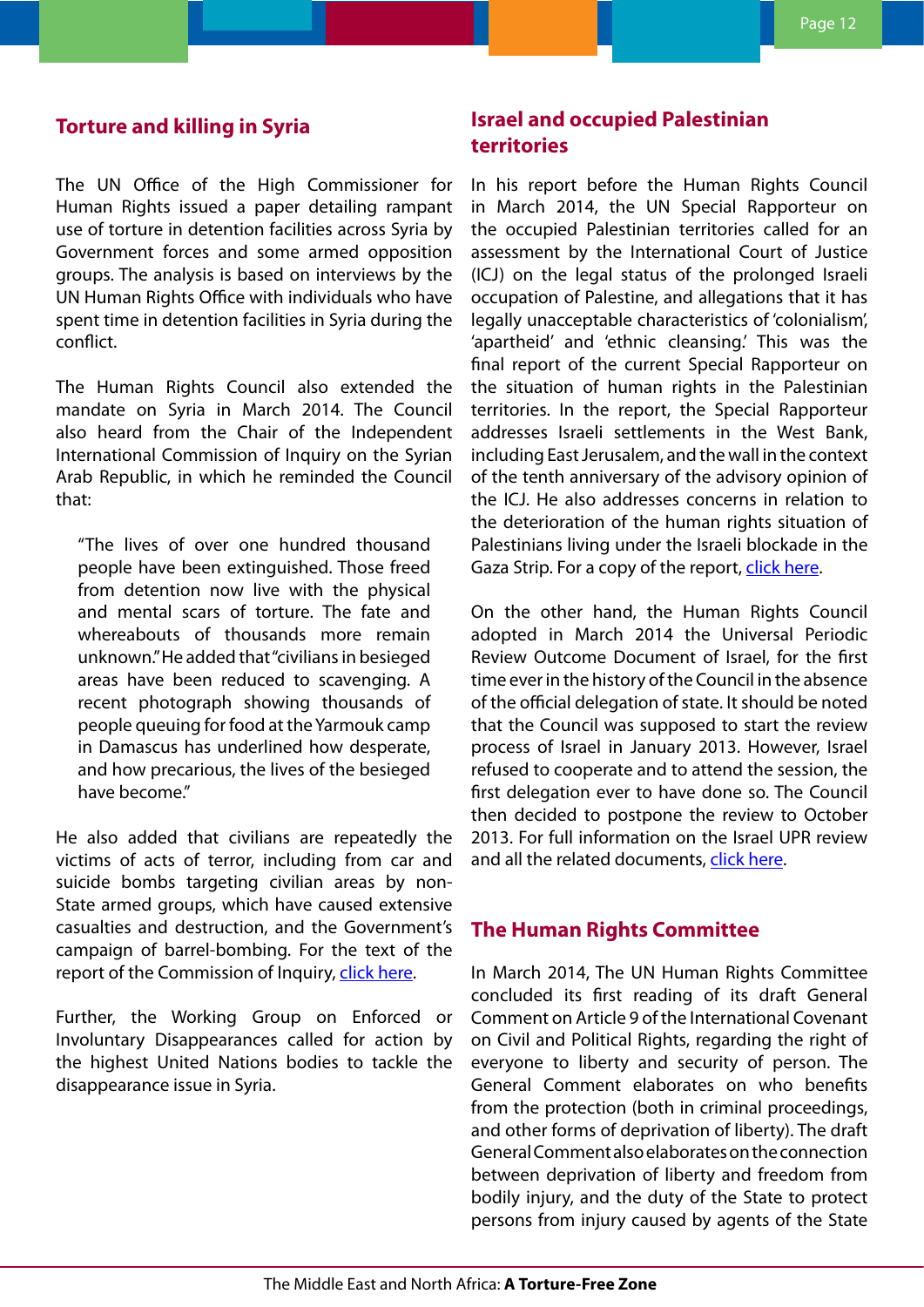<span id="page-12-0"></span>or third parties. The draft General Comment also addresses the issues of arbitrary and unlawful detention, the requirement of notice for reasons of arrest and criminal charge, judicial control of detention in the context of criminal charge, the right to proceedings for release from unlawful or arbitrary detention, the right to compensation for unlawful or arbitrary detention, and the relationship of Article 9 with other Articles of the Covenant. Comments by various stakeholders will be taken into account during a second session in July 2014. For the text of the draft General Comment 35, [click here.](http://www.ohchr.org/EN/NewsEvents/Pages/DisplayNews.aspx?NewsID=14434&LangID=E)

## **Special Rapporteur on Torture: tainted evidence**

The UN Special Rapporteur on Torture urged governments in his report to the Human Rights Council in 2014 to strictly abstain from using information or products of acts of torture and ill-treatment collected by third parties in other countries. "It is hypocritical of States to condemn torture committed by others while accepting its products," he underscored. He added that "Governments cannot condemn the evil of torture and other ill-treatment at the international level while condoning it at the national level." The Special Rapporteur outlined in his thematic report of March 2014 the use of torture-tainted evidence and what is known as the exclusionary rule. For the text of the report, [click here](http://www.ohchr.org/EN/Issues/Torture/SRTorture/Pages/SRTortureIndex.aspx).

## **Special Rapporteur on human rights and counter-terrorism: use of drones**

The Special Rapporteur highlighted in his last report the use of remotely piloted aircraft, or drones, in extra-territorial lethal counter-terrorism operations. He pointed to allegations that the increasing use of drones had caused a disproportionate number of civilian casualties. The Special Rapporteur outlined in his report a number of critical legal questions including those related to transparency and accountability. He also noted that the General Assembly took the view that human rights and humanitarian law were relevant in the context of drones. For the full report, [click here.](http://ap.ohchr.org/documents/dpage_e.aspx?m=134)

# **Special Rapporteur on human rights defenders: fear of reprisals**

The Special Rapporteur on human rights defenders expressed deep concern about continuous violations against human rights defenders by both State and non-State actors, ranging from threats and criminalisation, to torture and killings. She expressed grave concern that claiming and defending human rights today remained highly dangerous in many parts of the world and the space for civil society and human rights defenders was shrinking. Defenders and their families were often intimidated, harassed, subject to enforced disappearances and sometimes even killed by both State and non-State actors, while impunity for those acts prevailed. In her interactive dialogue with the Human Rights Council, the Special Rapporteur raised concern about reprisals against human rights defenders who engaged with international human rights systems. Among the countries in MENA which the Special Rapporteur expressed concern about with regards to ongoing reprisals include Bahrain, Israel, Syria and the United Arab Emirates. In her report, the Special Rapporteur highlighted a number of elements for a safe enabling environment for human rights defenders, including the need for a conducive legal environment, fight against impunity, and special attention to risks and challenges against women defenders. For the full report of the Special Rapporteur, clic[k here](http://www.ohchr.org/EN/Issues/SRHRDefenders/Pages/SRHRDefendersIndex.aspx).

## **Optional Protocol to the CRC**

On 14 April 2014, the Optional Protocol to the Convention on the Rights of the Child on Communications Procedure entered into force following its ratification by the required 10 countries. This will allow children and their representatives to submit complaints directly to the UN Committee on the Rights of the Child about alleged violations of their rights under the Convention on the Rights of the Child, as well as under its other two Optional Protocols (on the involvement of children in armed conflict and on the sale of children, child pornography and child prostitution). For text of the Optional Protocol in all UN official languages, [click](https://treaties.un.org/doc/source/signature/2012/CTC_4-11d.pdf) [here.](https://treaties.un.org/doc/source/signature/2012/CTC_4-11d.pdf)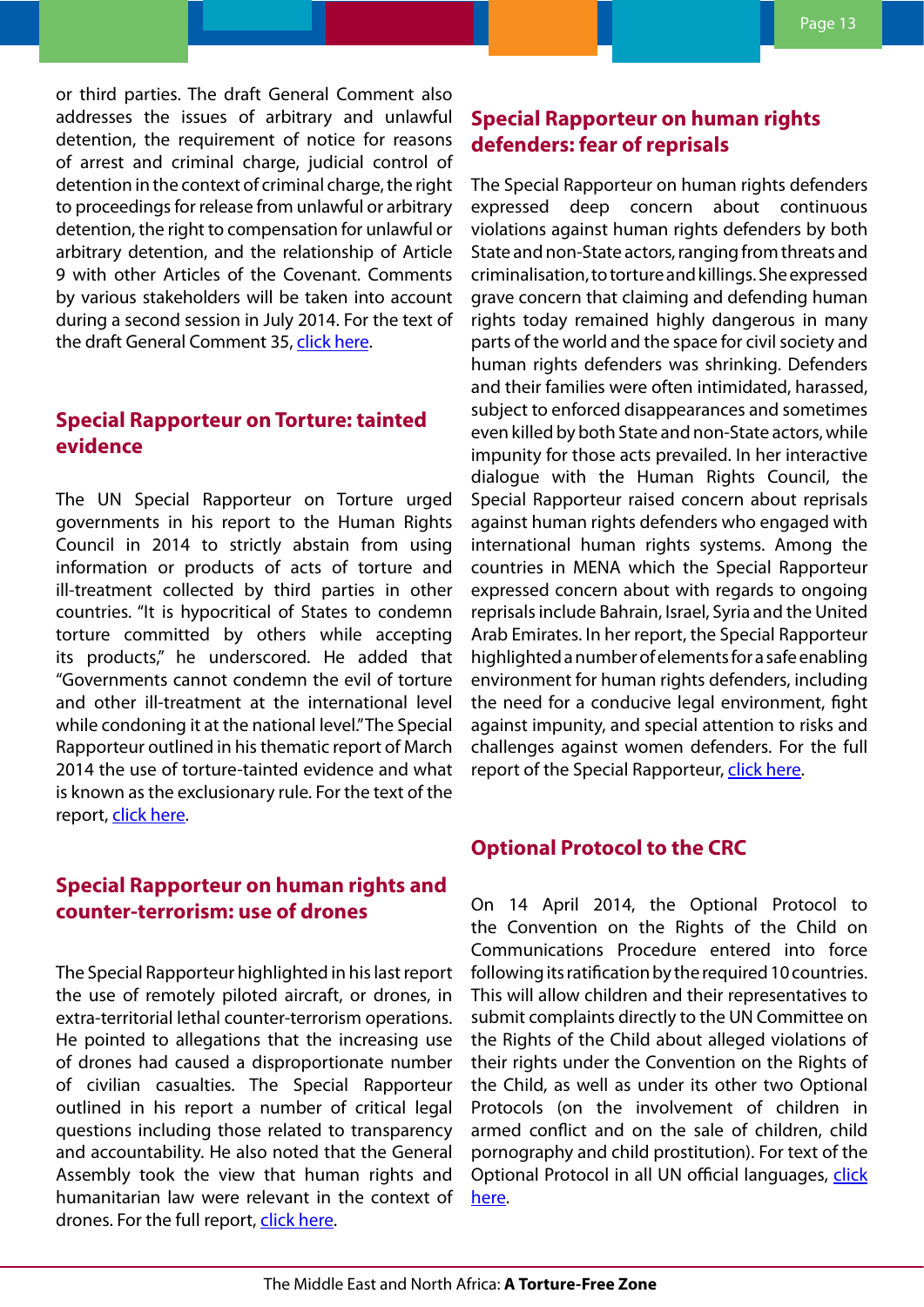## <span id="page-13-0"></span>**Revision of the Standard Minimum Rules**

The last expert meeting looking into the revision of the Standard Minimum Rules for the Treatment of Prisoners was held in Vienna in March 2014, where stakeholders again argued for specific revisions in nine broad areas of the Rules. Previously, the APT, together with other human rights organisations, made submissions with proposals for the Review. It is expected that further discussions and proposals, and expert meetings will be held before the revised Minimum Rules are adopted. For an article on this subject in Issue 4 of the MENA Electronic Bulletin, [click here.](http://www.apt.ch/content/files_res/mena_bulletin04_en-1.pdf)

# **Palestine accedes to a number of human rights treaties, including UNCAT**

On 2 April 2014, the State of Palestine deposited with the Secretary-General its instruments of accession to 15 international treaties. These included seven of the nine core human rights treaties plus one of the substantive protocols, without any reservations, in addition to the four Geneva Conventions and the Hague Protocol IV. The State of Palestine is the only country in the whole of the Middle East and North Africa not to make a single reservation on any of the treaties it has ratified. For the list of ratified treaties and further information, click here and also here.

## **Convention against Torture Initiative (CTI): global ratification**

On 4 March 2014, the Governments of Chile, Denmark, Indonesia, Morocco and Ghana launched a public appeal, inviting other States to join them over the next decade to achieve universal ratification of the UN Convention against Torture, and to put the Convention into concrete practice. This tenyear State-led Initiative intends to offer technical support and legal advice to States to achieve universal ratification and effective implementation of the UNCAT. For further information about the Initiative, click here.

## **United Kingdom: UN Experts express concern over proposed official inquiry**

The UN Special Rapporteur on Torture and the Special Rapporteur on the Protection and Promotion of Human Rights While Countering Terrorism welcomed the publication of parts of an interim report of an official investigation into the extent of the United Kingdom's involvement in torture and other human rights violations concerning people detained overseas in the context of counter-terrorism operations. However, concern was expressed that a proposed official inquiry is to be entrusted to a parliamentary body, the Intelligence and Security Committee (ISC). The Special Rapporteur on Torture was concerned that this body has previously failed to fully investigate prior allegations of torture, ill-treatment, rendition and surveillance in the context of counter-terrorism and national security. He reminded the UK that according to the UNCAT, States have the obligation to ensure that all allegations of torture or other cruel, inhuman or degrading treatment or punishment are promptly, effectively and impartially investigated by an independent, competent domestic authority. This obligation applies also whenever there is reasonable ground to believe that such an act has been committed. For full text of the statement, click [here.](http://www.ohchr.org/EN/NewsEvents/Pages/DisplayNews.aspx?NewsID=14138&LangID=E)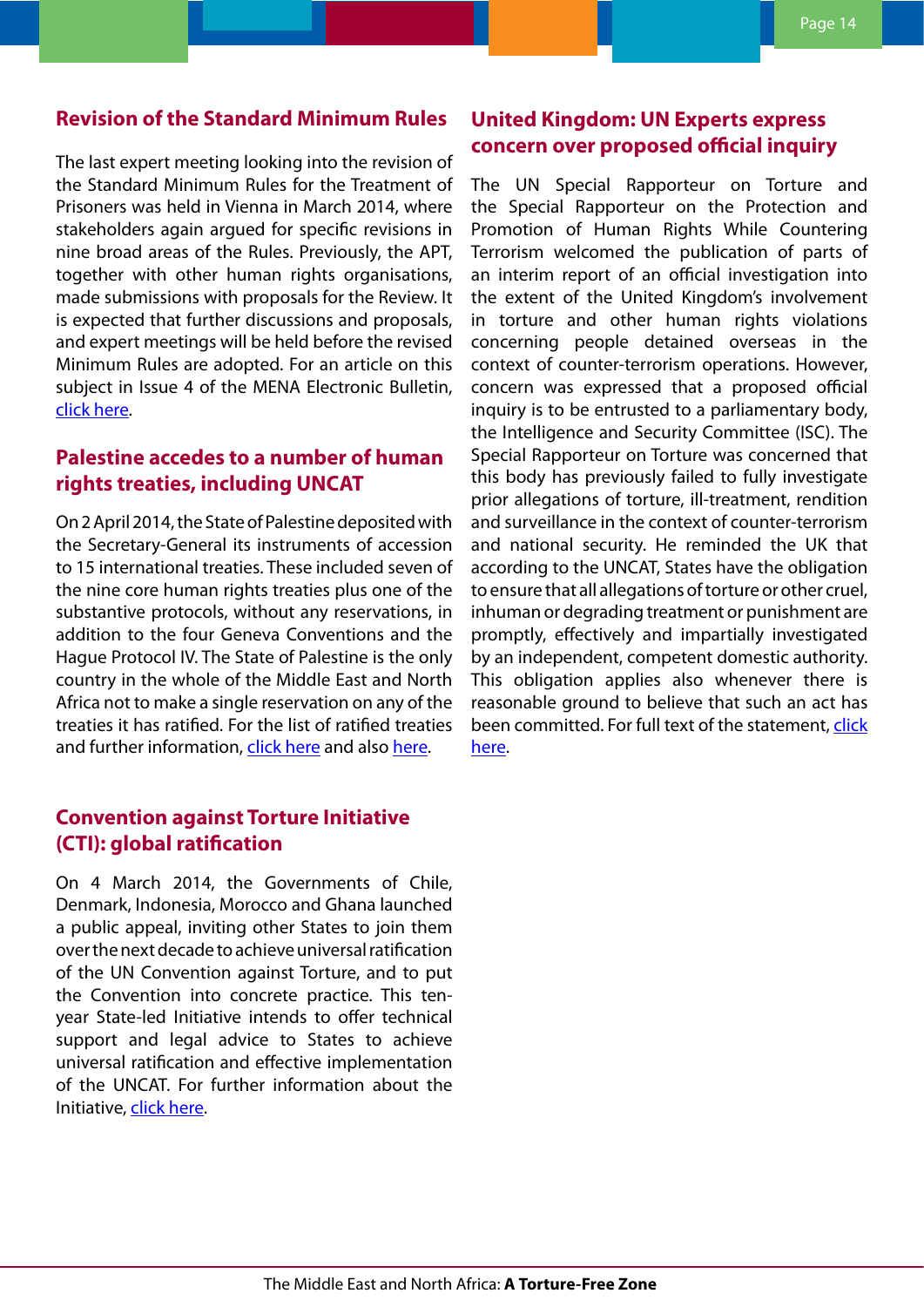## <span id="page-14-0"></span>**3. From the field**

# **Sexual violence in Egypt: Orchestration of torture against women in the public space**

Amal Elmohandes

Director of the Women Human Rights Defenders Programme

Nazra for Feminist Studies

At the age of 20, during my Gender and Women's Studies Program, I learnt that sexual crimes are crimes of violence, and that the fact that they are "sexual", does not mean that we have to approach them, or deal with them with a heightened sense of

secrecy or shame. Since ioining [Nazra for Feminist](http://nazra.org/en) [Studies,](http://nazra.org/en) I have come to believe that they are not only crimes of violence, but crimes of sheer and utter torture when committed by agents of the state or under their consent and a c qui e s c e n c e, including their failure to protect persons from actions by private individuals. It is no secret that sexual violence has been evident in Egypt's public space for many years. However, a real debate around these



[Women's Legal Assistance \(CEWLA\)](http://cewlaeg.org/en), and [New](http://nwrcegypt.org/en/) [Woman Foundation](http://nwrcegypt.org/en/) (to name but a few) in the issue of sexual violence. Women have been subjected to sexual assaults by mobs and gang rapes in public venues before the

January 25<sup>th</sup> Revolution in 2011, whether in music concerts, in front of movie theatres, or at public celebrations. However, the huge influx of both women and men in the public space since the Revolution, has forcefully prompted the question of how women's bodies are accepted in the public space, and even how they are used or abused politically. On 11 February 2011, the day Mubarak

a feminist group in Egypt that aims to foster a strong feminist movement with a different perspective, as well as pioneers of the Egyptian feminist movement, such as [El Nadeem Center for the Rehabilitation of](https://alnadeem.org) [Victims of Violence and Torture,](https://alnadeem.org) [Center for Egyptian](http://cewlaeg.org/en)

> was removed and the Supreme Council of Armed Forces (SCAF) came into power, several mobsexual assaults and gang rapes were reported to have taken place in Tahrir Square and its vicinity. Following that, several incidents were reported by Nazra for Feminist Studies. Under the rule of SCAF, 7 women human rights defenders (WHRDs) were subjected to virginity tests on 9 March 2011; women protesters were arrested during the Mohamed

crimes of torture has begun during the past 2 years. This is as a result of the efforts made to put it on the public agenda by various organizations, one of which, I'm proud to say, is Nazra for Feminist Studies, Mahmoud clashes in November 2011, where they were threatened with rape and were sexually assaulted by the police forces; and during the dispersal of the Cabinet sit-in in December 2011,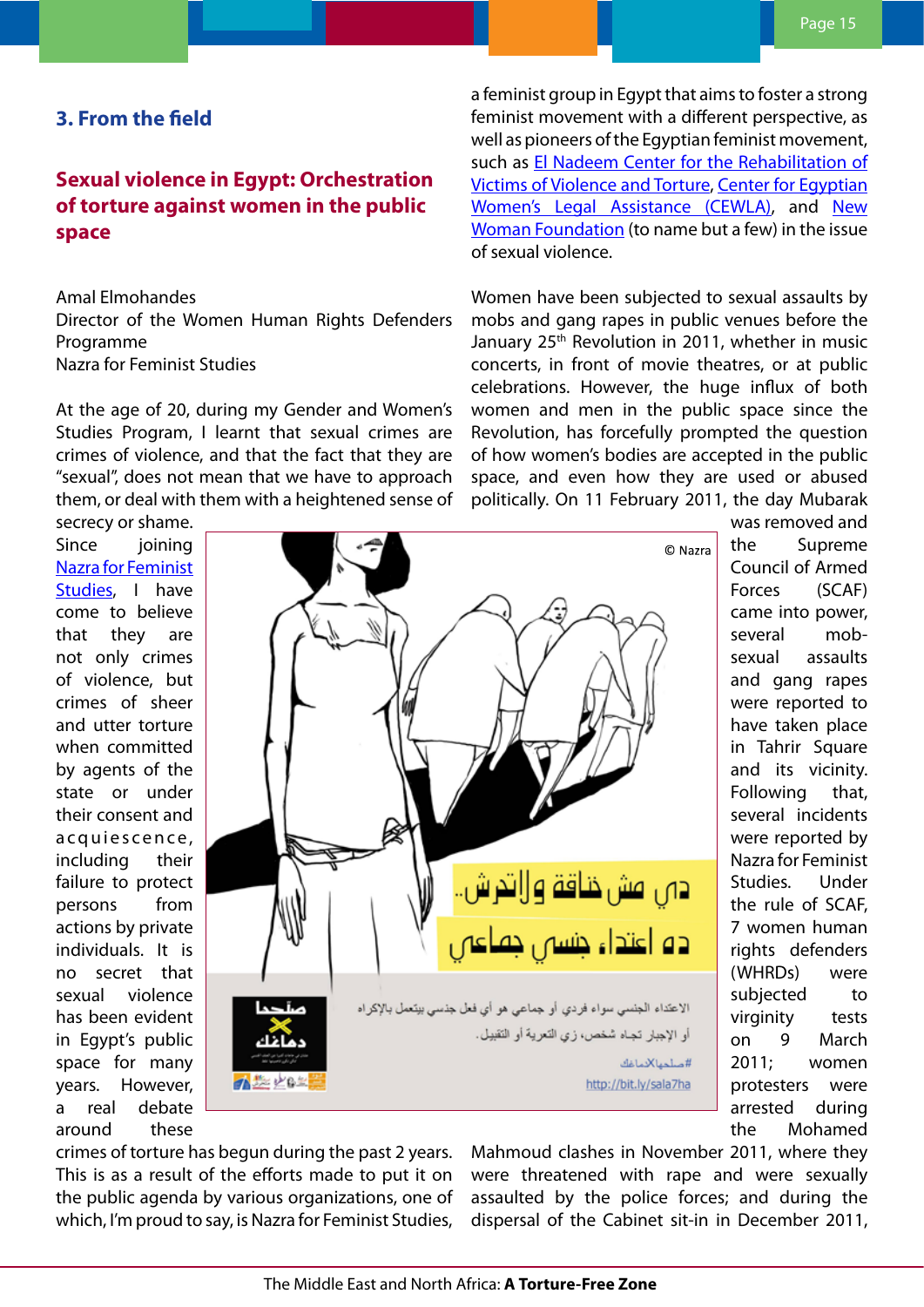the infamous 'Blue Bra Girl' incident took place, in addition to the severe physical and sexual assault that was conducted against women and WHRDs [For Nazra's report "One Year of Impunity: Violations against Women Human Rights Defenders in Egypt From August to December 2011" [click here](http://nazra.org/en/2012/09/%E2%80%9Ci%E2%80%99m-coming-back-you-i-want-kill-you%E2%80%9D-one-year-impunity).] These crimes took place with complete impunity, and more crimes followed, by both state and non-state actors. These include and are not limited to the attack on the Anti-Sexual Harassment demonstration that took place on 8 June 2012, after the 3 documented cases of mob-sexual assault and gang rapes that happened on 2 June, 2012 in Tahrir Square [For "Testimonies on the Recent Sexual Assaults on Tahrir Square Vicinity" [click here\]](http://nazra.org/en/2012/06/testimonies-recent-sexual-assaults-tahrir-square-vicinity).

In addition there were 19 documented cases of gang rapes and mob-sexual assaults in November 2012, which included rape with fingers and sharp objects, as well 24 cases documented in January 2013 on the anniversary of the Revolution. For a report compiling and analysing these cases, including the testimonies themselves, [click here](http://nazra.org/en/2013/05/sexual-assault-and-rape-tahrir-square-and-its-vicinity-compendium-sources-2011-2013). 186 cases documented during the period 28 June to 7 July 2013, during demonstrations calling for the removal of Mohammad Morsi, where survivors were again raped with fingers and sharp objects, mirroring the crimes that had taken place in both November 2012 and January 2013 by non-state actors.

C[lick here](http://nazra.org/en/2013/07/brutal-sexual-assaults-vicinity-tahrir-square) for a joint statement on these events was issued in July 2013. See "Brutal Sexual Assaults in the Vicinity of Tahrir Square and an Unprecedentedly Shameful Reaction from the Egyptian Authorities: 101 Incidents of Sexual Assaults during the Events of June 30th 2013". On the third anniversary of the Revolution, 3 more cases were documented. One included an attack which was inadvertently shown live on television during coverage of the anniversary celebrations, and was watched by the programme's presenters without comment.

Other examples of such crimes include the tragic turn of events that resulted in the murder of two young women by their sexual harassers for daring to defend themselves against verbal sexual harassment in 2012 and 2013; and the sexual assault of women protesters in the Al-Fath and Al-Tawheed Mosque clashes on August 16, 2013 after the dispersal of Raba'a Al-Adawia and Al-Nahda sit-ins by members

of the Central Security Special Forces [for a report detailing these cases, [click here](http://nazra.org/en/2013/09/interior-ministry-did-not-adhere-international-standards-during-dispersal-rab%E2%80%99aa-al-adaweya)]. On November 26, 2013, at least 17 WHRDs were sexually assaulted in front of the Shura (Consultative) Council as they were arrested by the security forces during the dispersal of the demonstration against bringing civilians in front of military trials [[click here](http://nazra.org/en/2014/02/concept-paper-different-practices-sexual-violence-against-women) for "Concept Paper: Different Practices of Sexual Violence against Women"]. They were severely physically assaulted at the police station, and 'dumped' in the middle of the desert. These were quickly followed by the sexual assault and a case of oral rape that was documented during the ongoing clashes taking place in Egyptian universities, including Al-Azhar University (according to a testimony collected by Nazra for Feminist Studies).



Moreover, mob-sexual assault has taken place in Cairo University on March 16, 2014, coinciding with the Egyptian Woman's Day, where a female student was chased by a mob of men on the campus of the Faculty of Law, sexually assaulted and her clothes torn [for further information, [click here\]](http://nazra.org/en/2014/04/egypt-epidemic-sexual-violence-continues). Crimes committed and testimonies collected show clearly a systematic pattern of actual rape and the threat of it, and of sexual assault. These include the use of vaginal tests conducted at Al-Qanater Women's Prison, where married women are stripped naked, aggressively and intrusively have their vagina checked by the fingers of the prison warden (a woman) who wears a used plastic bag on her hand, to check for any hidden weapons, drugs or other objects [for further information, [click here](http://nazra.org/en/2014/02/concept-paper-different-practices-sexual-violence-against-women)]. Testimonies collected show how such a test causes severe psychological trauma and humiliation to the women who are subjected to it, not to mention the potential health hazards they might suffer from afterwards.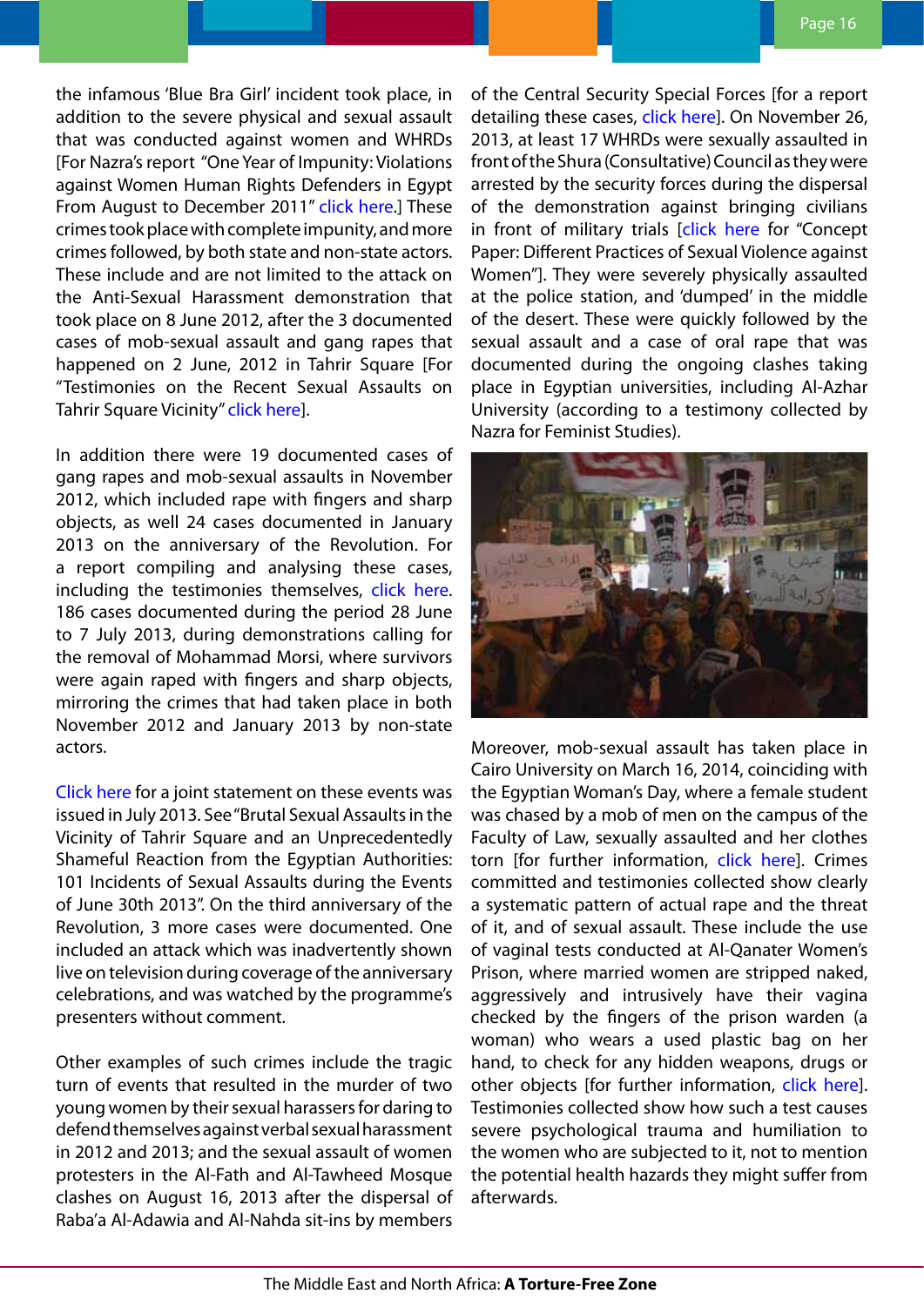These examples are symbolic of Egyptian society's ambivalence towards such crimes, including the attitudes of politicians, governmental officials, the media (which disclose the identity of survivors and fetishize the sexual aspect of these crimes in their coverage), police officers who emotionally blackmail survivors who seek legal redress and prevent them from going forward with the legal process they seek, and the majority of nurses and physicians, who lack training, and treat survivors with disdain and negligence.

Nazra for Feminist Studies continues to receive reports of cases of rape through its hotline.



Faced with the utter silence of the concerned national machinery, grassroots groups took it upon themselves to take action. These include intervention groups such as [Tahrir Bodyguard](https://www.facebook.com/Tahrir.Bodyguards), Operation Anti-Sexual Harassment and Mob-Sexual Assault (OpAntiSH) [\[click here](https://www.facebook.com/opantish)], and many others. As detailed earlier, members of these groups, including women and men, were themselves subjected to various forms of torture, including mob-sexual assaults, and brutal physical attacks, in addition to the post-traumatic symptoms they still suffer from, as a subsequence of the violence they were exposed to, as they intervened in mobs of perpetrators.

In these cases approximately 70 to 100 men tear away at survivors' bodies, strip them of their clothes, and rape them with their fingers and sharp objects, leaving survivors to suffer from severe physical injuries, which are sometimes life threatening.

Since January 2013, feminist groups have demanded, until they were literally 'blue in the face', that thorough and comprehensive investigations take place. They have submitted a set of recommendations to the Ministry of Transitional

Justice [\[click here](http://nazra.org/en/2013/07/recommendations-integrate-gender-issues-and-perspective-within-transitional-justice)], and sent other recommendations to the Independent Fact-Finding Commission [\[click](http://nazra.org/en/2014/02/recommendations-june-30-fact-finding-committee)] [here](http://nazra.org/en/2014/02/recommendations-june-30-fact-finding-committee)]. Unfortunately, yet unsurprisingly, none of these recommendations were taken into account or effect, and as a result, these crimes only increased, paralleling the escalating societal violence taking place, and the crackdown of the security forces after the issuance of the Protest and Public Assembly Law [click here for further information].

Despite the response of different grassroots initiatives and groups, including Nazra for Feminist Studies and other feminists, for example training in listening skills to survivors, first-aid medical tips, set up of operation rooms, provision of guidelines to the media on how to cover these crimes, in addition to the provision of psychological, medical and legal support to survivors, it became abundantly clear that a holistic national strategy is needed to be designed and implemented by the national machinery on multiple facets. This must include the amendment of the Egyptian Penal Code to include the definition of rape to portray oral and anal rape, rape with fingers and sharp objects, and a clear definition for both sexual harassment and sexual assault. Furthermore, the Ministry of Interior needs to be restructured, since its members commit these crimes themselves, and a clear vetting process needs to take place to ensure that no person linked to such crimes remains in a position of power. Those responsible must be brought to justice and punishment proportionate to the gravity of their crimes must be imposed. A clear plan for ending impunity must be adopted. Hospitals need to be furnished with rape kits, and its professional members need to be trained on how to deal with survivors. Schools and universities need to have a wide-ranging awareness raising campaign on crimes of sexual violence, and the Forensic Medicine Authority needs to deal with survivors with dignity and respect.

In order for these measures to exist, a real and genuine conversation needs to take place between the national machinery, including the National Council for Women, and civil society institutions such as feminist groups and organisations, politicians and other important actors to formulate clear steps and policies that target combating violence against women in both private and public spheres, mainstreaming of a gender perspective in these measures and policies, in addition to a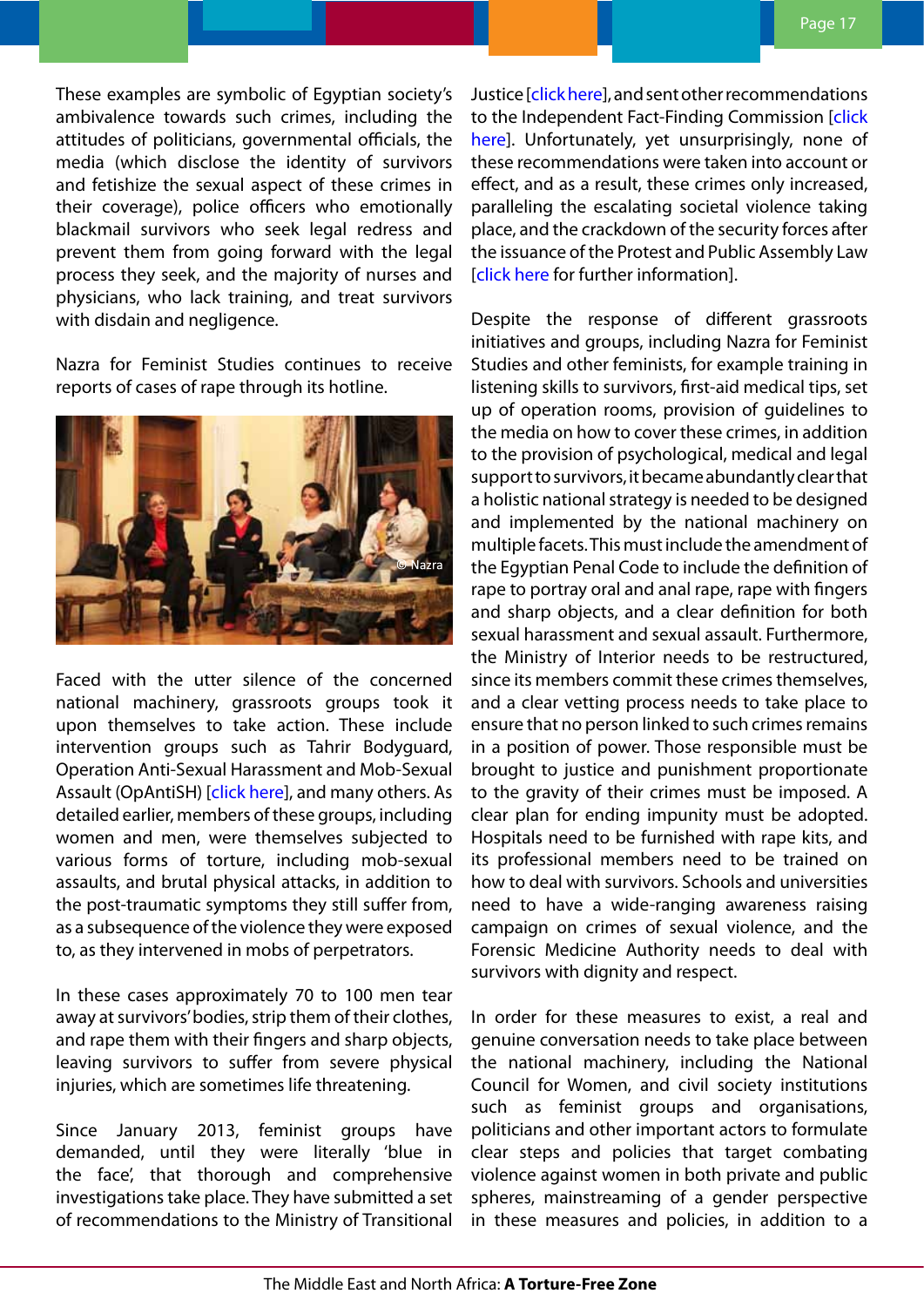<span id="page-17-0"></span>Highlighting the role of judges and lawyers here is very important. The shortcoming in the definition of rape in the Egyptian penal code, and the lack of a definition for sexual assault, leads to judges' inability to legally issue verdicts that would achieve the shaming needed in these crimes, and prosecutors always state that in cases of mob-sexual assault and gang rape, evidence is not present due to the fact of having several unknown perpetrators, in addition to the absence of rape kits in Egyptian hospitals as stated above. Laws in the Egyptian penal code are extremely patriarchal and traditional in nature, which makes it very difficult for survivors to hold their perpetrators accountable. An example of the lack of due legal process is present in the joint case submitted to the prosecution of 7 cases of mobsexual assault and gang rapes that took place in November 2012 and January 2013, where the files of the case were not found, and when lawyers from feminist organizations tried to identify the stage at which the case was at, information was never revealed by the prosecution [[click here](http://nazra.org/en/2014/04/egypt-epidemic-sexual-violence-continues) for a report including information about the cases].

Accountability needs to be achieved. Whether this will happen or not is not a question of luxury or leisure anymore. Such measures are direly needed to save a society that systematically turns a blind eye to the violation and torture of women of all ages, one that is falling apart, and a long-term planning and implementation of such a strategy is the only procedure that could merely start mending the severe and brutal wounds suffered by its women.

# **Defense lawyer before the Israeli military judiciary**

#### **Advocate Khaled Quzmar**

Legal Advisor Defence for Children International-Palestine Section

### **1. Introduction**

Since the beginning of the Israeli occupation of the Palestinian territories, Palestinian children have been exposed to various forms of injustices and violations of their rights at the hands of the Israeli occupation forces. Indeed, all of the established rights of the child have been thus violated, including the rights to life, health, education, and freedom. From the beginning of the Second Intifada in September 2000 until now, over 1,400 Palestinian children have been killed by the Israeli occupation and settler forces, and tens of thousands have been injured. In addition, the arrest of over 8,000 children has been documented, and the rights of these children have been violated, including through their exposure to all manner of torture and ill-treatment and their being denied a fair trial, with no consideration being given to their special status and rights as children.



Whatever the reasons behind their arrests, all children should receive humane treatment which preserves their dignity and reinforces respect for children as the holders of human rights and fundamental freedoms. In theory, numerous international standards and treaties protect children, and the Israeli occupier state is party to a number of these, such as the Convention on the Rights of the Child and the International Covenant on Civil and Political Rights. Despite the fact that Palestinian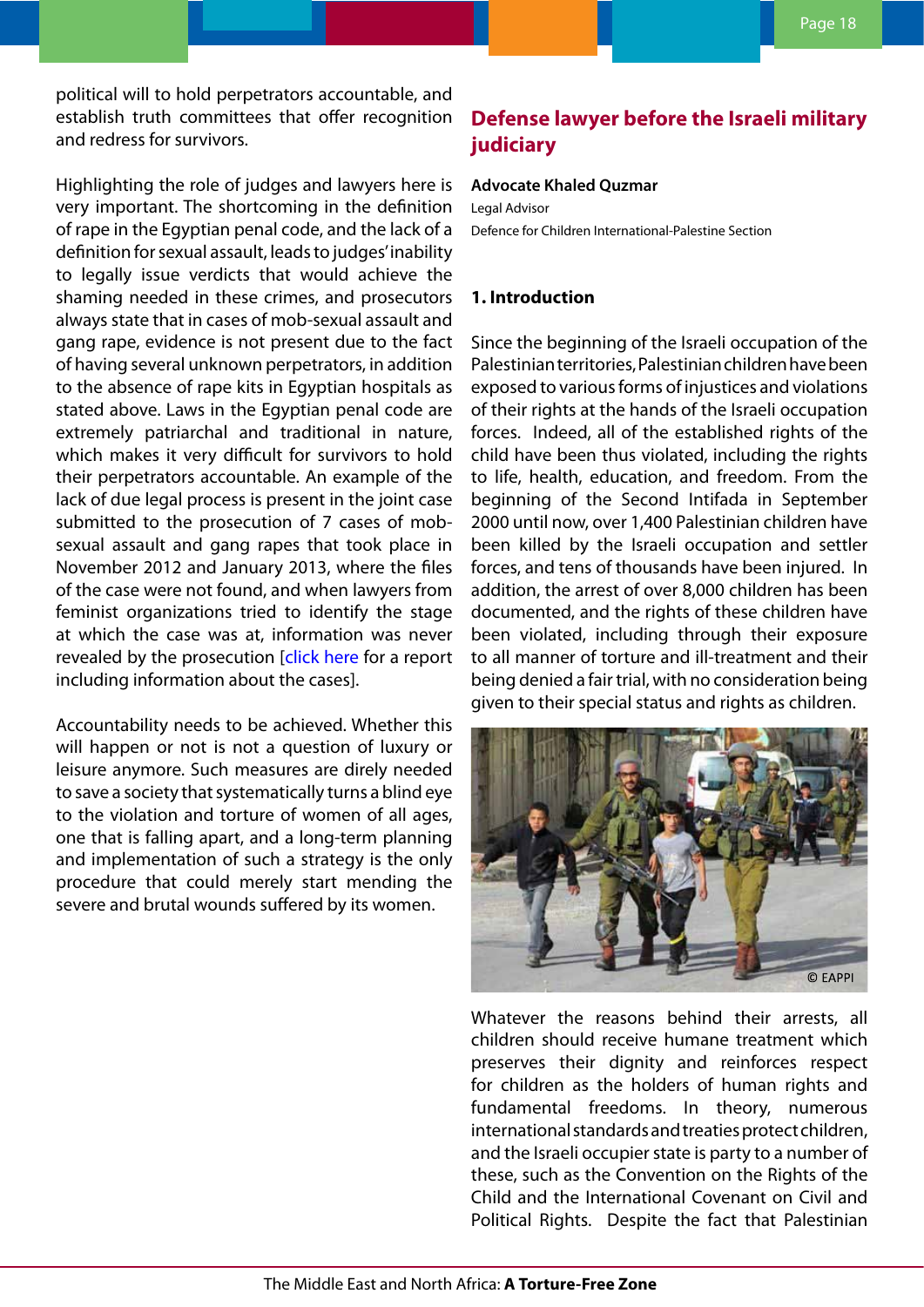children are arrested by the occupying authorities on political grounds and under the pretext that they are resisting the occupation and "threatening the security of the occupying state" – which means that these children have not violated the law but rather are activists exercising their right to participation and expression – they are treated as criminals and terrorists. The treatment they receive is in violation of the principles of international humanitarian law and international human rights law.



The Palestinian children who are arrested by the Israeli occupation forces vary in age, yet those 12 years old and older are referred to trial and subjected to various forms of torture. Their suffering begins at the moment of their arrest and continues until their release. In many cases these children remain marked by their experiences in detention, with the psychological effects of torture and ill-treatment affecting children long after their release including during interrogation, trial, and the serving of sentences.

### **2. Detention period**

Arrests are often carried out after midnight (between 1 a.m. and 3 a.m.). After the house is surrounded by a large number of heavily armed soldiers, stun grenades are at times used and teargas thrown into the house. At this point, megaphones are used to demand that residents exit the home with their hands and clothing raised. The house is then raided and children pulled from their beds, their hands bound and eyes blindfolded. The detained children are then taken to one of the Israeli occupation's military interrogation centers. While being transported to these centres, detained children are often made to sit on the floor of the vehicle between the soldiers' legs, and many times

they are beaten, kicked, cursed, and insulted with obscene language.



#### **3. Interrogation**

As soon as detained children arrive at the interrogation centre, interrogations begin in Hebrew or very broken Arabic. These interrogations take place without the presence of a lawyer or guardian; according to the Israeli military orders in effect in military tribunals, children can be denied access to a lawyer for up to three months. This isolates children from the outside world, adds to their fears about what will happen to them, and keeps them from accessing necessary legal counsel and proper protection during this period.

### **4. Trial**

At some point during the first 4-8 days following their arrest, children are brought before a military judge to extend the period of detention. It should be noted that lawyers are not given notice to attend these sessions, even though lawyers are permitted to attend the court sessions if no decision is issued by Israeli intelligence prohibiting a detainee from meeting with a lawyer. The trial thus begins, and the military tribunal may extend the period of detention for up to six months before charges must be brought against the detained child. The Israeli military courts function based on military orders, the most prominent of which is Military Order 132 regarding the trial of children. Some of the most important points to note with regards to this order are as follows:

● The order discusses military courts – not civilian courts – when referring to trials of children;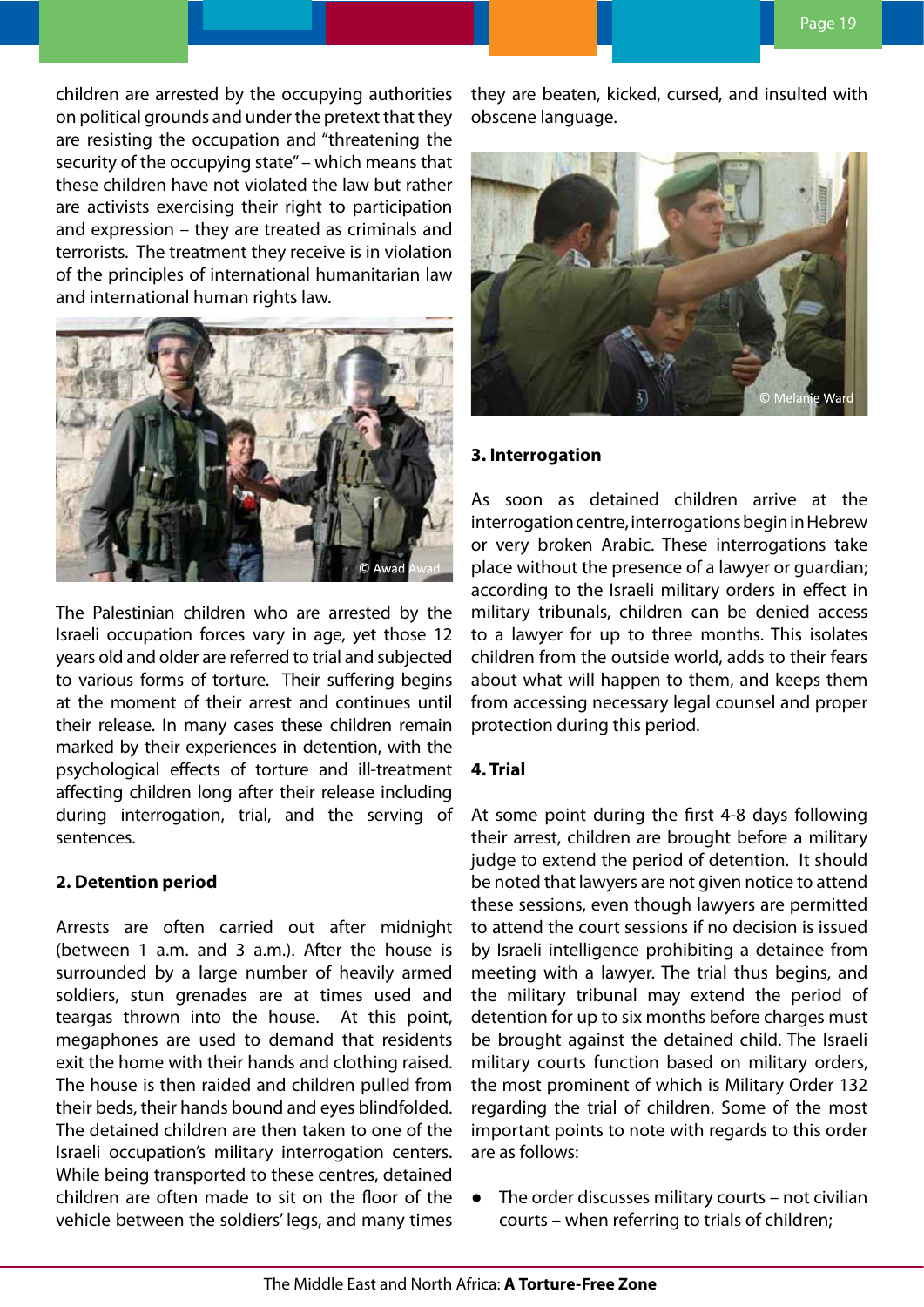- None of the international standards to ensure a fair trial are upheld;
- The child's age is determined based on the date on which the sentence is pronounced, rather than the date on which the act for which the child is being tried was committed;
- The military order directly refers to penalties for children without mentioning reform, rehabilitation, or other alternatives to criminal penalties;
- The military order refers to implemented prison sentences as the first penal procedure for children.



### **5. Detention conditions**

During the pretrial detention period or while serving prison sentences, detained children are denied most of the rights guaranteed to them in international law and even under Israeli law itself. The most prominent such instances are as follows:

- Denial of the right to education
- Depriving children of visits as a form of blackmail or punishment (most children who are detained for less than six months are denied any visits from their families before being released)
- Denial of the right to medical treatment, in addition to a policy of medical neglect
- Deprivation of communication with the outside world (family visits, mail, phone calls)
- The use of corporal punishment

## **6. Working as a defense lawyer before the Israeli military court system**

As a result of my extensive experience working within the Israeli military court system as a defense lawyer for Palestinian detainees, I am able to summarise the experience, and indeed suffering, of such lawyers in the following ways:

Lawyers work with the firm conviction that Palestinian detainees have the right to resist the occupation. Dealing with such military tribunals (which are not permissible under international law, as it prohibits the trial of civilians before military courts), concedes legitimacy to these courts.

Lawyers are unable to practise law in a military court because their role is reduced to that of a mere intermediary between the interests of the detainee and the Israeli military prosecution.

The fact that this court system is based upon military orders and designed for the punishment of Palestinians means that it has become impossible to achieve any justice for Palestinians before the Israeli military court system.

The other source of lawyers' suffering is that, with time, they begin to feel that they become part of the system, as there is a massive gap between what a lawyer can practically do or achieve before the military court system and the expectations of detained children. This has negative psychological effects on lawyers, leaving them with feelings of discouragement and guilt – despite all of their efforts.

Any challenge to the Israeli military court system brought by lawyers before the courts – such as referring to international human rights law or even to the Fourth Geneva Convention – results in the detained child paying the price while in prison. The military courts do not recognise international law in their proceedings, and thus the case is delayed and often results in more severe sentences designed to deter similar challenges.

The military courts are located within the occupied Palestinian territories. They have jurisdiction only over Palestinians, not the settlers living in the same areas. This means that if a settler were to bring a complaint against a Palestinian, a military court would have jurisdiction over the matter, whereas if a Palestinian were to bring a complaint against a settler, an Israeli civilian court would have jurisdiction over the matter (if the complaint were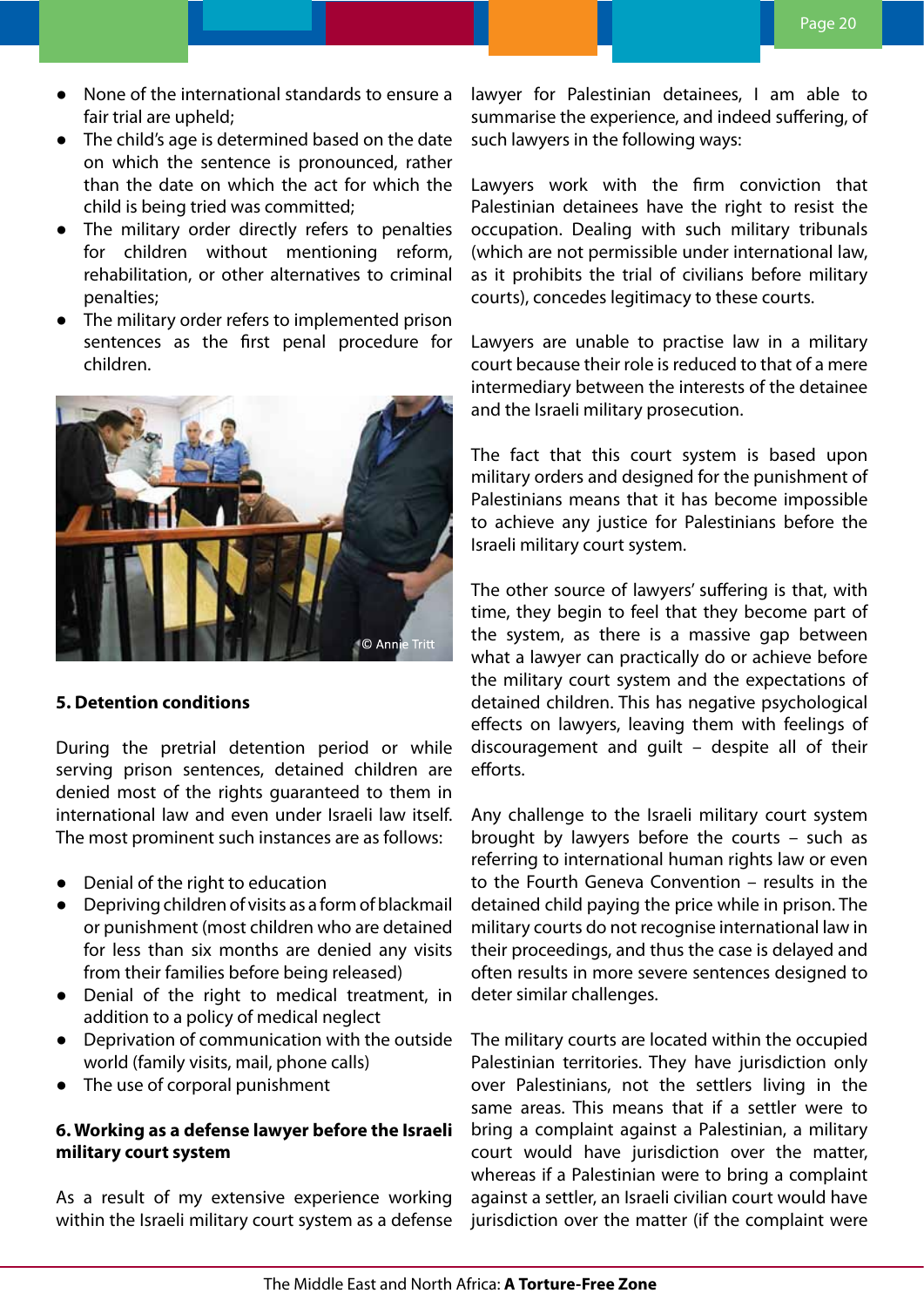to be accepted at all). We thus face a judicial system that practices racial discrimination in the fullest sense of the term.

Despite all of the aforementioned issues, such lawyers continue to play an essential role in defending – as far as possible – the rights of detained Palestinian children and reducing their suffering while in detention.

### **7. Conclusions**

Even as the occupying state does not accept the Fourth Geneva Convention's applicability within the occupied Palestinian territories, it exploits the Convention by arbitrarily implementing some of the Convention's provisions to justify its own violations of international humanitarian law. This behaviour requires that a firm stance be taken by the international community in order to compel the occupying state to provide protection to children under its occupation.



Violations committed against detained children require that the occupying authorities carry out serious, independent, and impartial investigations into each case in which a violation was committed, hold those responsible to account, and compensate the victims. In reality, the opposite is what occurs. The international community must therefore take on the responsibility of forming a special criminal tribunal to try Israeli war criminals.

The current United Nations system lacks a mechanism for implementation, and as such its work is limited to reporting. The professional efforts of the United Nations teams are thus wasted, which in effect condones the violations committed by these criminals.

The vast majority of cases of detained Palestinian children fall under the classification of arbitrary arrest and violate children's rights to expression and participation.

Violations of the rights of detained children – such as arbitrary arrest, torture, and ill-treatment – are considered grave violations of the Fourth Geneva Convention and thus fall under the classification of war crimes and crimes against humanity which require international accountability.

Finally, as a lawyer who has followed the cases of detained children for many years, I am able to assert that the practice of torture and ill-treatment of Palestinian children is a widespread phenomenon which affects nearly every child who is detained. Solitary confinement, sleep deprivation, binding of the hands and blindfolding, threats, intimidation, and beatings are commonly used, in addition to the psychological pressure exerted on children by interrogators with the goal of obtaining confessions from them in the least amount of time possible. Children may also be denied access to lawyers for up to three months, and all of this is considered "legal" according to the Israeli military orders which are in effect.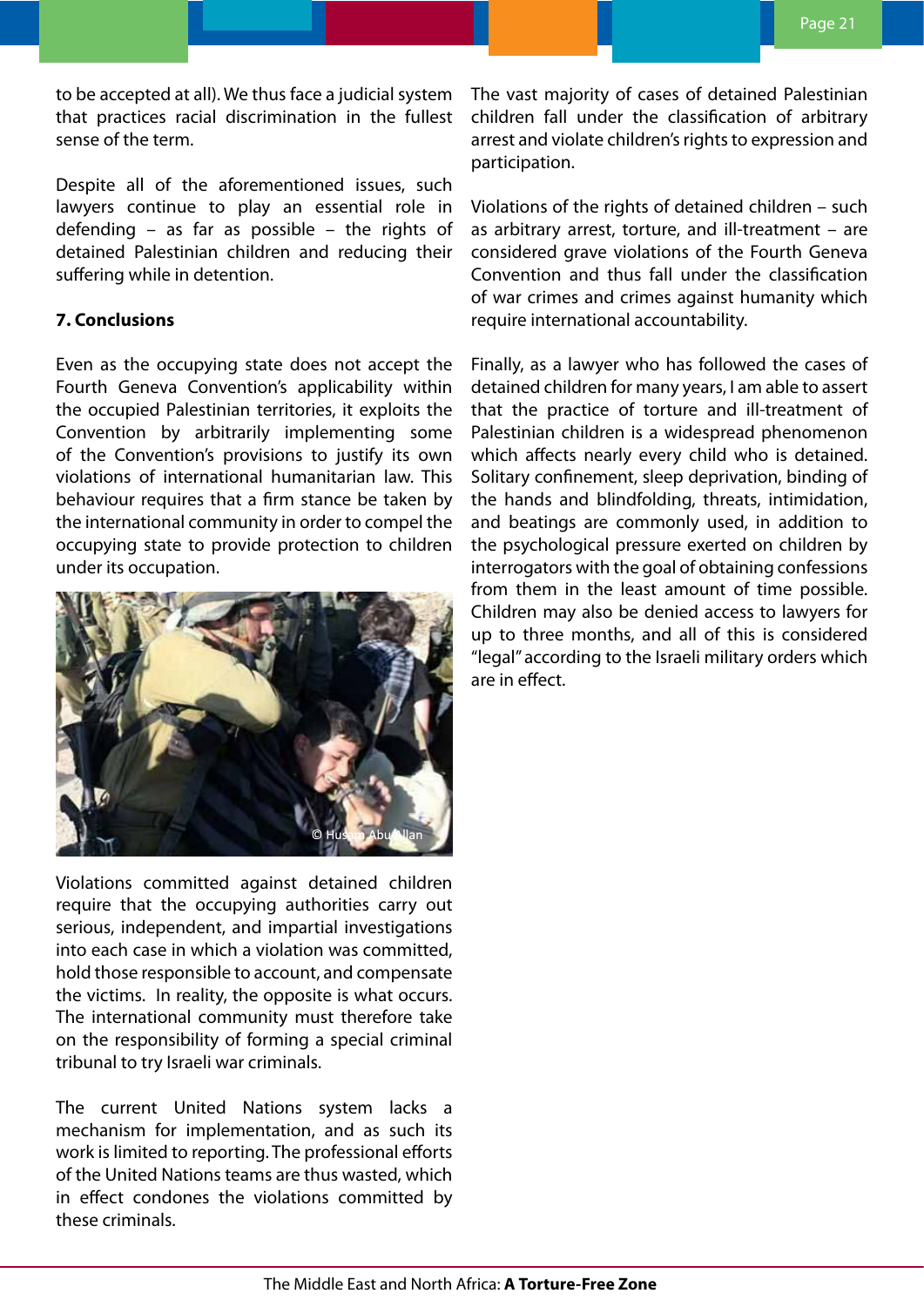# <span id="page-21-0"></span>**4. Relevant Publications**

APT Publications on the role of lawyers in torture prevention in Arabic



**["Torture in International Law:](http://www.apt.ch/en/resources/torture-in-international-law-a-guide-to-jurisprudence-2008/?cat=63
)  [A guide to jurisprudence"](http://www.apt.ch/en/resources/torture-in-international-law-a-guide-to-jurisprudence-2008/?cat=63
)**

Geneva APT / CEJIL, **2008** - 198 p.

**Language versions:** Arabic, English, French, Spanish



"**[Legal Safeguards to Prevent](http://www.apt.ch/en/resources/2-the-right-of-access-to-lawyers-for-persons-deprived-of-liberty/?cat=63)  [Torture - The Right of Access to](http://www.apt.ch/en/resources/2-the-right-of-access-to-lawyers-for-persons-deprived-of-liberty/?cat=63)  [Lawyers for Persons Deprived](http://www.apt.ch/en/resources/2-the-right-of-access-to-lawyers-for-persons-deprived-of-liberty/?cat=63)  [of Liberty](http://www.apt.ch/en/resources/2-the-right-of-access-to-lawyers-for-persons-deprived-of-liberty/?cat=63)**"

Geneva APT, 2010, 18 p.

**Language versions:** Albanian, Arabic, Armenian, English, French, Georgian, Portuguese, Russian, Spanish



"**[The role of lawyers in the](http://www.apt.ch/en/resources/the-role-of-lawyers-in-the-prevention-of-torture/?cat=63)  [prevention of torture](http://www.apt.ch/en/resources/the-role-of-lawyers-in-the-prevention-of-torture/?cat=63)**" – an APT legal Briefing paper

Geneva APT, 2008, 10 p.

**Language versions:** English, French

### **Recent APT publications in Arabic**



**["Monitoring Police Custody - A](http://www.apt.ch/en/resources/monitoring-police-custody-a-practical-guide/) [practical guide"](http://www.apt.ch/en/resources/monitoring-police-custody-a-practical-guide/)**

Geneva: APT, **2013** – 180 p.

**Language versions**: Arabic, English, French, Portuguese, Russian, Spanish

Monitoring Police Custody is an indispensable tool for any person or organisation carrying out monitoring visits to police stations. It takes a

concrete approach to torture prevention practice and methodology, which also makes it useful for NGOs, police academies, universities, policy makers and others with an interest in police and human rights issues. Contents:

- The powers of the police and how these may interfere with human rights.
- Visits to police stations: a methodology on preparation, conduct and follow-up.
- International standards related to police powers and police custody.



**["Preventing Torture: An](http://www.apt.ch/en/resources/national-human-rights-institutions/)  [Operational Guide for National](http://www.apt.ch/en/resources/national-human-rights-institutions/)  [Human Rights Institutions"](http://www.apt.ch/en/resources/national-human-rights-institutions/)** and accompanying **CD Rom** (subtitles in Arabic, English or French)

APT / APF / OHCHR, **2010** – 116 p., 30 cm

**Language versions:** Arabic, English, French, Spanish, Russian

The NHRI Guide, published in cooperation with the Asia Pacific Forum for National Human Rights Institutions (APF) and the Office of the UN High Commissioner for Human Rights (OHCHR), is now available in Arabic. It is a practical tool designed to strengthen the capacity of NHRIs to engage in torture prevention in their countries. The first part provides the legal context for torture prevention. The second part outlines the practical steps that NHRIs can undertake to prevent torture, illustrated with examples of good practices.



The Guide is complemented by a CD Rom which will be available with Arabic subtitles soon.

\* APT publications can be downloaded for free from our website: [www.apt.ch/publications](http://www.apt.ch/publications)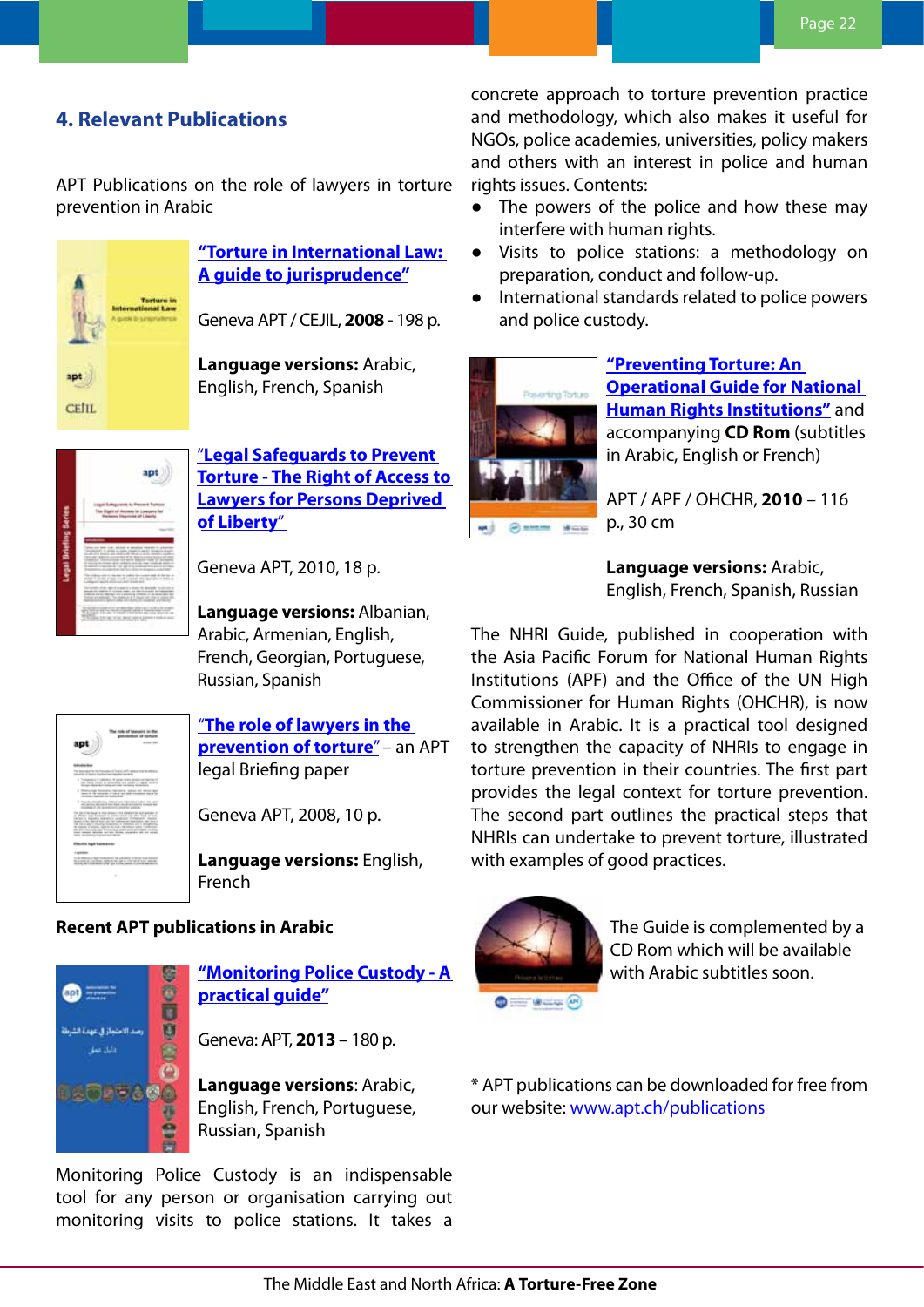## <span id="page-22-0"></span>**5. Questions and Answers**

# **The correlation between legal aid and prevention of torture**

The right to access a lawyer is an important safeguard against torture and ill-treatment. What happens if the detainee is not able to appoint a lawyer? Is there a correlation between legal aid, a system of public defence and prevention of torture? The Fifth annual report of the Subcommittee on Prevention of Torture has addressed the issue in its annual report in 2012. The following is a direct extract from the report, CAT/C/48/3, 19 March 2012, For full report, [click here](http://tbinternet.ohchr.org/_layouts/treatybodyexternal/Download.aspx?symbolno=CAT%2fC%2f48%2f3&Lang=en)

"77. The right of access to a lawyer from the outset of detention is an important safeguard to prevent torture and other cruel, inhuman and degrading treatment or punishment. This right goes beyond the provision of legal aid solely for the purpose of building up a technical defence. Indeed, the presence of a lawyer at the police station may not only deter the police from inflicting torture or other cruel, inhuman and degrading treatment or punishment, but is also key to assisting in the exercise of rights, including access to complaints mechanisms, for those deprived of their liberty.

78. Effective protection of the right to counsel requires the existence of a legal assistance model, whatever this model might be, to ensure the performance of defence counsels in an independent, free and technically qualified manner. For the realisation of the right to counsel there should be a legal framework which allows for public or ex officio defence – whether provided by public officials or by lawyers working pro bono – with functional independence and budgetary autonomy to guarantee free legal assistance for all detainees who require it from the time of their arrest in a timely, effective and comprehensive manner. In addition, the existence of an organizational framework which ensures effective equality of

arms between the public defender (be it State, pro bono or mixed), the Public Prosecutor and the police force is essential.

79. Budget and staff constraints directly affect the public defence system as they generate an excessive workload that is not compatible with the effective defence of the interests of persons deprived of their liberty. This was observed repeatedly in the countries visited by the Subcommittee, through numerous interviews both with detainees and officials from various State organisations and civil society, and through information collected and verified during these visits.

80. Defence lawyers should visit their clients in detention periodically to obtain information concerning the status of their cases and to conduct confidential interviews to determine both their detention conditions and their treatment. They must play an active role in the protection of the rights of detainees. The lawyer is a key player – along with judges and prosecutors – in the execution of writs of habeas corpus.

81. Many victims of torture and other cruel, inhuman and degrading treatment or punishment are unwilling to report illtreatment suffered for fear of reprisals. This can put lawyers in a difficult situation as they cannot commence legal action without the consent of their clients. In this regard, a centralized national database of allegations and incidents of torture and ill-treatment, including anonymous, confidential information obtained under professional confidentiality, is recommended. Such a register would be a source of useful information that could point to situations where urgent action is required, and could also assist in the development and adoption of preventive measures. The NPM and other such bodies vested with authority to deal with prevention of and complaints concerning torture and ill-treatment should also have access to such a national register of allegations and incidents of torture and ill-treatment.